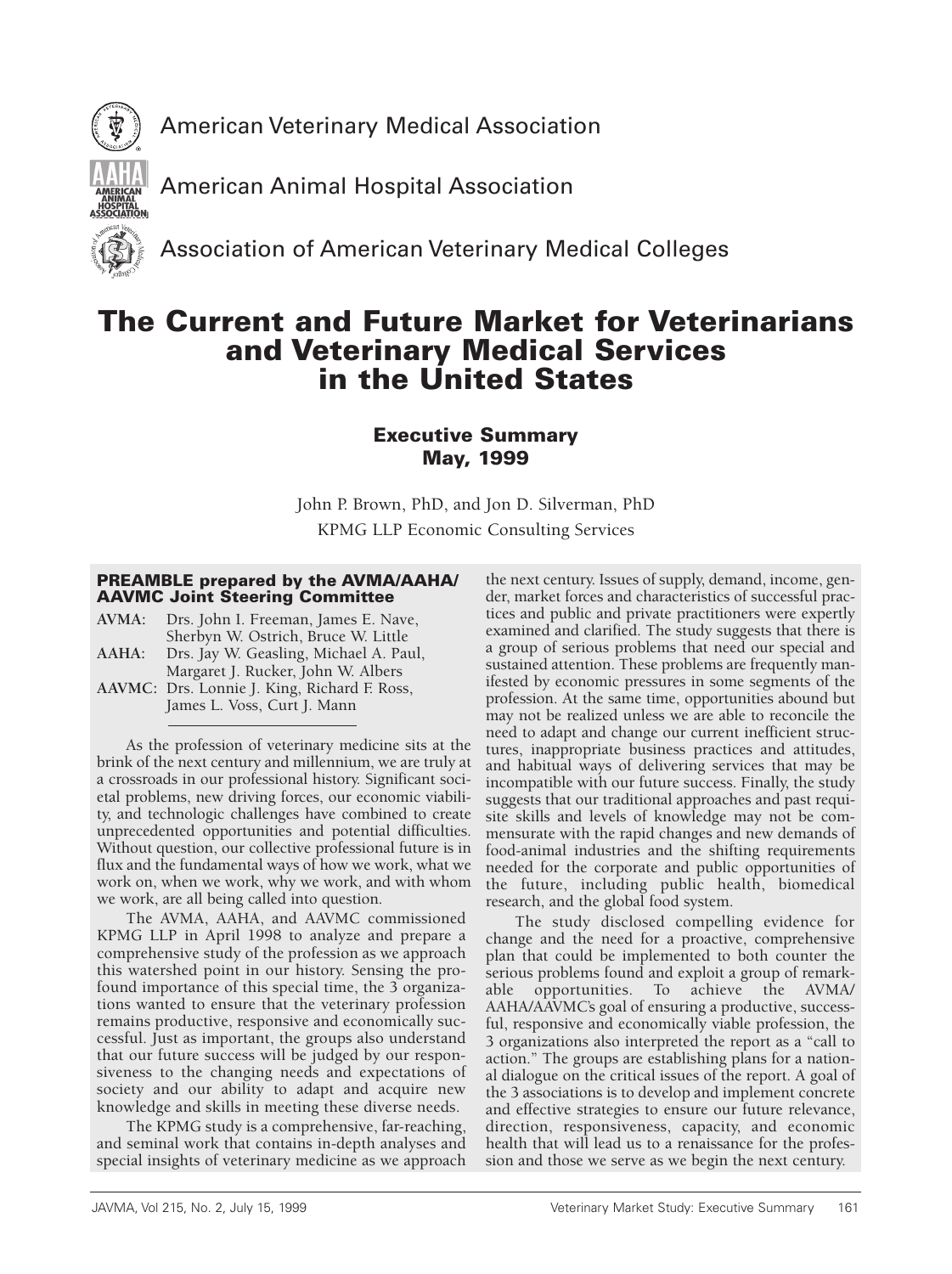The AVMA/AAHA/AAVMC Joint Steering Committee has reviewed the report prepared by KPMG, and has identified the following 6 critical issues, all of which must be successfully addressed to improve the economic health of the profession.

•**Veterinarians' Income** The income of individual veterinarians seriously lags behind that of similar professions, and impacts the ability to repay student loans, to attract the best and brightest to the profession, and to invest in personal and professional growth. Further, pricing of veterinary services may not be appropriate relative to the real cost of the service and the value being delivered.

# • **Economic Impact of Large Numbers of Women in the Profession**

This study indicates that income of women veterinarians is seriously below that of their male colleagues. There is additional evidence that women work fewer hours, are less likely to be practice owners, and may price their services below that of men. There is concern that these factors may be reducing the income levels of all veterinarians.

# • **Global Demand for All Categories of Veterinary Services**

While consumer (animal owner) spending on veterinary services has been robust, there is substantial opportunity to further increase demand. There also is evidence that there is a potentially significant market for veterinarians and veterinary services, particularly in nontraditional and nonprivate practice arenas.

# •**Inefficiency of the Delivery System**

The majority of animal care is still being delivered through a highly fragmented and inefficient system. This includes issues related to excess capacity, staff utilization, and use of capital resources.

# • **Supply of Veterinarians**

There is evidence that in purely economic terms, there is an excess of veterinarians, which is a cause of downward price pressure and is projected to result in stagnant veterinary incomes over the next 10 years. More important, the characteristics of the supply may not closely match the demand, and there is evidence that modifications in the education of veterinarians will enable the profession to capitalize on emerging markets and to create new services.

# • **Skills, Knowledge, Aptitude, and Attitude of Veterinarians and Veterinary Students**

While there is ample evidence that the scientific and clinical skills of the profession remain very high, there is also evidence that veterinarians lack some of the skills and aptitudes that result in economic success. Additionally there is evidence that veterinarians' self perception of their abilities and their perception of what they can contribute to society potentially limit the professional and economic growth of the veterinary medical profession.

# **Table of Contents**

| Executive Summary—Introduction 163                                                                                                                                                                                                                                                                                                                |  |
|---------------------------------------------------------------------------------------------------------------------------------------------------------------------------------------------------------------------------------------------------------------------------------------------------------------------------------------------------|--|
| Focus Groups: Key findings $\dots\dots\dots\dots\dots163$                                                                                                                                                                                                                                                                                         |  |
| Central Economic Issues 163<br>Supply $\ldots \ldots \ldots \ldots \ldots \ldots \ldots \ldots 164$<br>Gap between supply and demand 165<br>Prices of elasticity of demand 165<br>Income<br>Alternative scenarios $\ldots \ldots \ldots \ldots \ldots 168$                                                                                        |  |
| Forces Having Impact in the Market<br>for Veterinary Services 169<br>Legal boundaries of the practice<br>of veterinary medicine 169<br>Role of women in veterinary medicine $\dots$ 169<br>Trade in animal food products $\dots \dots \dots 170$<br>Pet health insurance 171                                                                      |  |
| Other Factors Impacting the Market 171<br>Human-animal bond $\ldots \ldots \ldots \ldots \ldots 172$<br>Changes in pet preferences 173<br>Public perception of veterinarians $\dots \dots 173$<br>Employers' and veterinarians' perceptions<br>of the factors driving demand 173                                                                  |  |
| Nonprivate Practice Areas 174<br>Food safety $\dots \dots \dots \dots \dots \dots \dots \dots 174$<br>Animal welfare $\ldots \ldots \ldots \ldots \ldots \ldots 175$<br>Usage of veterinarians and nonveterinarians<br>in emerging and scientific areas $\dots$ . $175$                                                                           |  |
| Skills and Knowledge $\dots \dots \dots \dots \dots \dots \dots 176$                                                                                                                                                                                                                                                                              |  |
| Aspects of the Veterinary Practice 177<br>Capacity utilization $\ldots \ldots \ldots \ldots \ldots 177$<br>Competition $\ldots \ldots \ldots \ldots \ldots \ldots 180$<br>Revenue and expense trends: food and<br>drug costs $\ldots \ldots \ldots \ldots \ldots \ldots 180$<br>Staff utilization $\ldots \ldots \ldots \ldots \ldots \ldots 182$ |  |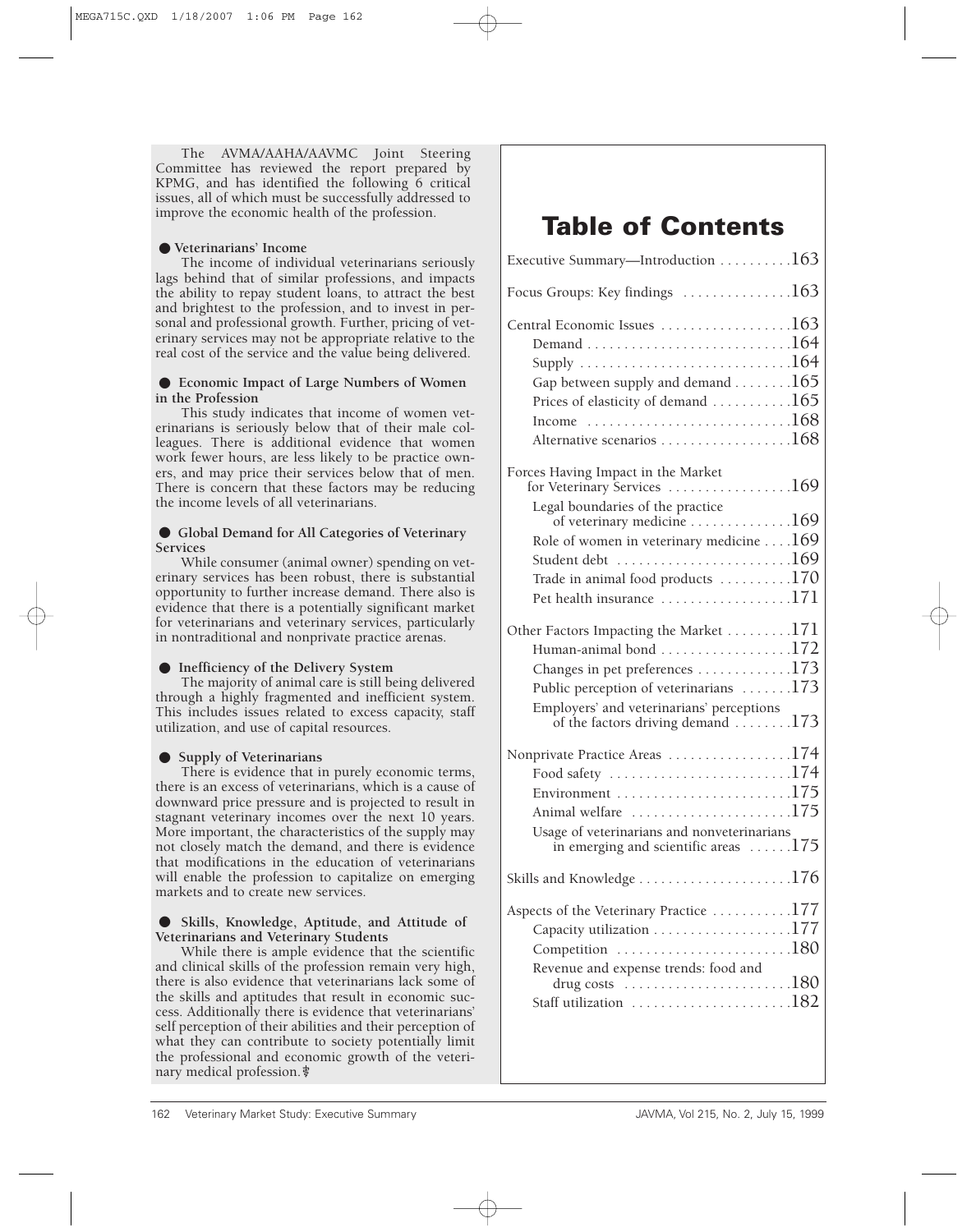# **Executive Summary—Introduction**

The veterinary services industry in the United States has undergone substantial change over the last generation. KPMG was asked to investigate some of the trends that had been identified by the leadership of the profession, including:

- $\blacktriangleright$  flat or declining real incomes of veterinarians, $a^*$
- $\blacktriangleright$  changes in the makeup of the labor force of the veterinary profession,
- 'substantial increases in veterinary student debt,
- ' evidence of excess capacity in private animal hospitals and clinics,
- $\blacktriangleright$  changes in the financing of animal health expenditures,
- ' emergence of large corporate organizations that deliver veterinary services,
- ' changes in how people view their pets and other animals,
- ' greater awareness of public health and environmental issues,
- 'continued consolidation in the agriculture sector,
- 'more open world trading arrangements,
- 'rapid advances in technology.

KPMG LLP's Economic Consulting Services was engaged by the American Veterinary Medical Association, the American Animal Hospital Association, and the Association of American Veterinary Medical Colleges in April of 1998 to prepare a comprehensive study of the industry, including an analysis of these trends. After nearly 11 months of data collection, literature review, and analysis, KPMG has produced a comprehensive report that examines the major issues affecting the veterinary medical profession.

To carry out the study, KPMG has collected information from many secondary sources and has also collected data through surveys of all segments of the veterinary services industry. The final report is extensive and is intended to integrate the results of several reports that have been produced as part of the project. The final report, which is over 700 pages long, includes results from the following:

- 'an extensive literature review,
- $\blacktriangleright$  5 focus groups for veterinarians (private practice, academics, government, industry, and early stage and students),
- > 3 surveys of veterinary service suppliers (private practice veterinarians, nonprivate practice veterinarians, early stage veterinarians, and students),
- $\blacktriangleright$  6 surveys of demanders of veterinarians and veterinary services (government, industry and large agribusiness producers, livestock producers, pet owners and non-pet-owners, and horse owners),
- ' an extensive effort to build models of the supply and demand for veterinary services,
- $\blacktriangleright$  use of these models to forecast the requirements for veterinarians and the available supply of veterinarians through the year 2015 for a "most likely" scenario and alternative scenarios,
- ' statistical analysis of factors associated with healthy veterinary practices, performed using AVMA Biennial Economic Survey data and the KPMG survey of private practice veterinarians,
- ' employers' comments about their satisfaction with the skills and knowledge that veterinarians have, and the types of skills and knowledge necessary to perform jobs in various areas

Here we will highlight the most important points of the study.

# **Focus Groups: Key findings**

At the beginning of the project, 5 focus group sessions were held for different segments of the profession. The objective of these sessions was to explore why participants decided to enter the field of veterinary medicine, satisfaction with the profession, perception of success within the profession, opinions about education and training, and opinions about the future of veterinary medicine. The major highlights of these sessions are summarized here.

- ' Established veterinarians were very satisfied with their choice of profession.
- $\blacktriangleright$  Private practitioners love working with animals and people.
- ' Industry and government veterinarians enjoy the intellectual content of their jobs.
- ' The norm for success is still seen as owning a private practice.
- $\blacktriangleright$  Many participants said they were not prepared for the clinical medical procedures and the management requirements of private practice.
- ' Most felt that the core basic science curriculum was necessary and useful.
- ' Many said that they did not get enough management, communications, and other skills necessary for nonprivate practice.
- ' All agreed that it would be very difficult for the schools to provide such skills in an already crowded curriculum.
- ' Many felt that it would be better to make such skills a prerequisite for admittance to veterinary school.
- ' A notable comment from an industry participant was, "From the very, very outset, communicate to students that there are all these different fields of veterinary medicine and they are of equal value."
- ' Faculty members were the most optimistic in their view of the prospects for veterinarians working in many different areas. They see many opportunities in nonprivate practice areas.
- ' Private practitioners worry about the future, especially about the expense for new students to go to veterinary school.
- ' There was no obvious consensus about whether there were too few or too many veterinarians.

# **Central Economic Issues**

The center of the analysis is the core of the economics of veterinary medicine in the recent past, currently, and a view to the future. We organize the analysis into demand, supply, prices, and income.

a There are many places in this report where we use the word "real." The word "real" indicates that we are referring to inflation adjusted dollars.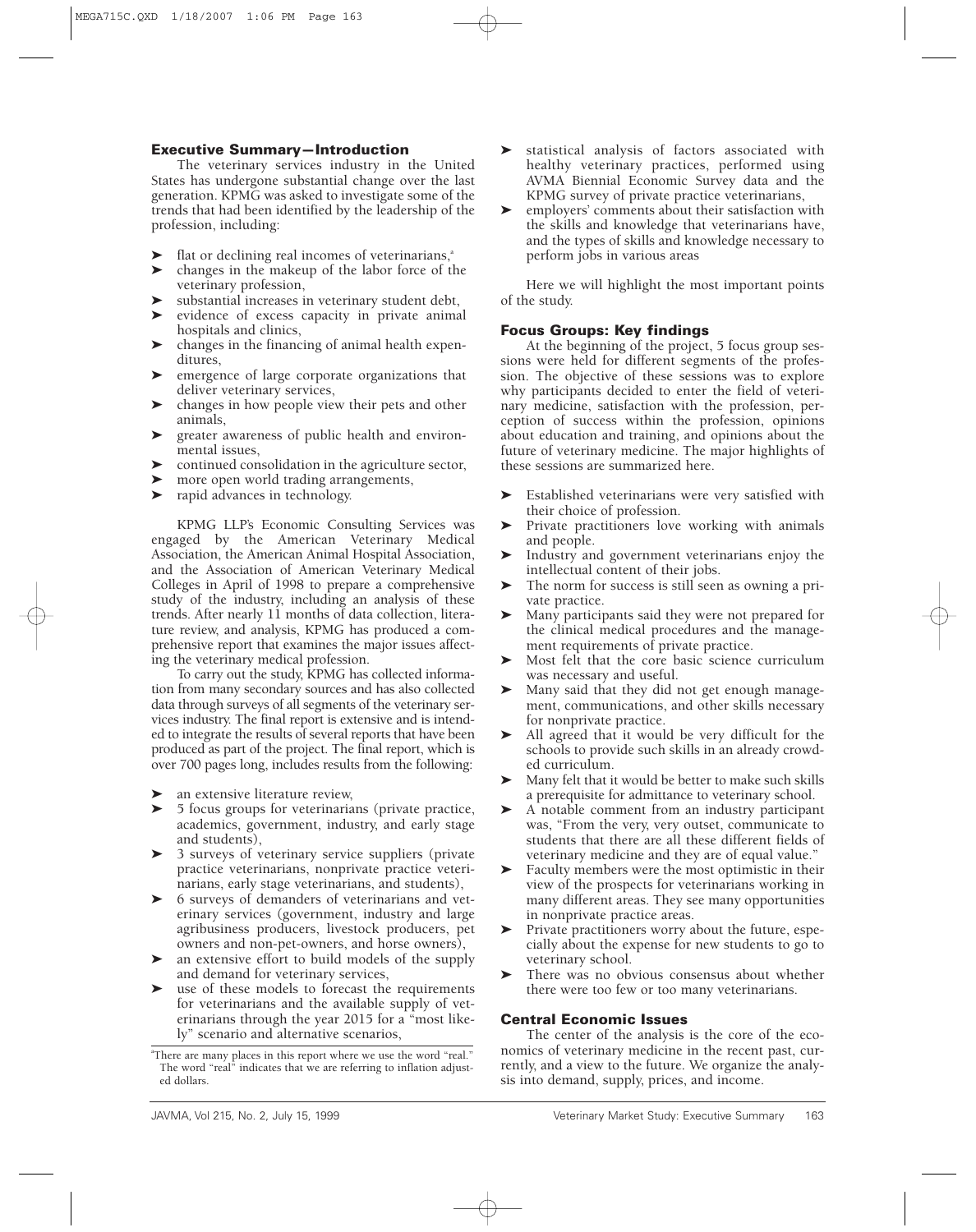# **Demand**

The estimates we have developed for expected demand are derived from a variety of sources and analyses. Companion animal and food animal demand projections have been developed using sophisticated econometric models of demand that were developed by Inforum, a consulting group associated with the University of Maryland, that specializes in applications of a complex input-output econometric model of the economy of the United States. These models take into account key demographic and income trends. Government, academic, and nonprivate practice estimates come principally from surveys of these employment segments and from focus group discussion.

Demand for veterinary services has grown significantly faster than growth in the overall economy. For the period 1980 through 1997, there has been an increase in expenditures on veterinary services of nearly 7.2% annually in real (inflation-adjusted) dollars. This compares with a 2.9% annual real increase for all consumer expenditures during the period 1980 through 1997. Although the expected growth in veterinary services spending through the year 2015 is substantial, it is expected to decline relative to the high growth period of the 1980s and 1990s. Still, a fairly robust annual real growth rate of 5.1% for expenditures on veterinary services is expected through the year 2015. This growth rate is considerably higher than the 2.0% expected growth in total consumer expenditures through the year 2015.

Part of the reason that the growth rate in demand for veterinary services will slow is the aging of the population. Older people have a lower likelihood of owning pets. However, the impact of an aging population is mitigated to some degree by the fact that although the probability that a household will use veterinary services at all declines as the age of the household head increases, the amount of spending on veterinary services increases with age for users of veterinary services.

The growth in demand for veterinarians that will occur through the year 2015 is primarily driven by demand for services for companion animals. Although there are some increases in the demand for veterinarians expected from nonprivate practice sources, these increases are small relative to the increase in demand for veterinarians due to the demand for services to companion animals. Growth in the number of companion animal veterinarians required to satisfy the increase in demand for veterinary services is expected to be 32% through the year 2015 when measured by the number of persons, and 24% when measured by the number of full-time equivalent veterinarians (FTEs).

Because the average veterinarian works more than the standard (40 hour) week, the absolute number of small animal private practice FTEs required (54,794 by the year 2015) is greater than the absolute number of persons required (52,741 by the year 2015). The growth in the number of persons required (32%) is greater than growth in the number of FTEs required (24%) because trends in hours worked suggest that veterinarians will work fewer hours in the future. The reduction in hours worked in the future is due to 2 forces. The first is that hours per week are expected to

fall slightly throughout the economy. The second, and more powerful influence, is that the veterinarian work force is becoming proportionally more female, and women tend to work in the market place fewer hours than men on average.

Other findings about demand in various segments of the veterinary services industry are as follows.

- ' Overall, the demand model predicts only 3% more veterinarians working in the large animal practice segment by the year 2015 and a 1.7% decline in FTE veterinarians required to provide services to the large animal practice segment.
- ' We expect a modest increase in the demand for veterinary services by meat producers (beef, pork); however, the demand for veterinarians will remain flat due to continued consolidation in the livestock producing sector.
- ' Demand for veterinarians serving the dairy industry will fall as consolidation continues.
- ' Expenditures on veterinary services by poultry and egg producers will increase significantly. But due to the very concentrated nature of the poultry and egg industry, we expect that only a small number of new veterinarians will be required to provide services for the poultry and egg industry.
- ' There is little or no growth expected in the academic or government segments.
- ' Growth in demand for veterinarians in industry is expected to be 24% through the year 2015 when measured in persons and 17% when measured in FTEs.
- ' Some growth is expected in the small but important areas of public health, environment, and food safety. However, veterinarians must compete there with scientists and medical doctors and their representation will be determined by their ability to compete. We learned that veterinarians' role in these areas is not generally recognized or understood by consumers.

Table 1 summarizes the results for each major segment of the industry by the number of veterinarians (persons), and the number of FTEs.

# **Supply**

To analyze the current and expected supply of veterinarians, KPMG developed a sophisticated computer model of the supply of veterinarians. The model tracks the veterinary labor force through time according to a number of dimensions such as age, industry segment, school where degree was conferred, geographic region, and gender. Additions and subtractions from the labor force are based on the number of admissions at veterinary medical schools, historical and expected retirement rates, time off for childbirth, and time off for post-veterinary medical degree training.

Growth in the supply of actively employed veterinarians since 1980 has been especially robust. Supply has increased from 32,500 in 1980 to 63,751 in 1997. This represents an increase of 96% over the period or 4% at an annualized rate of growth.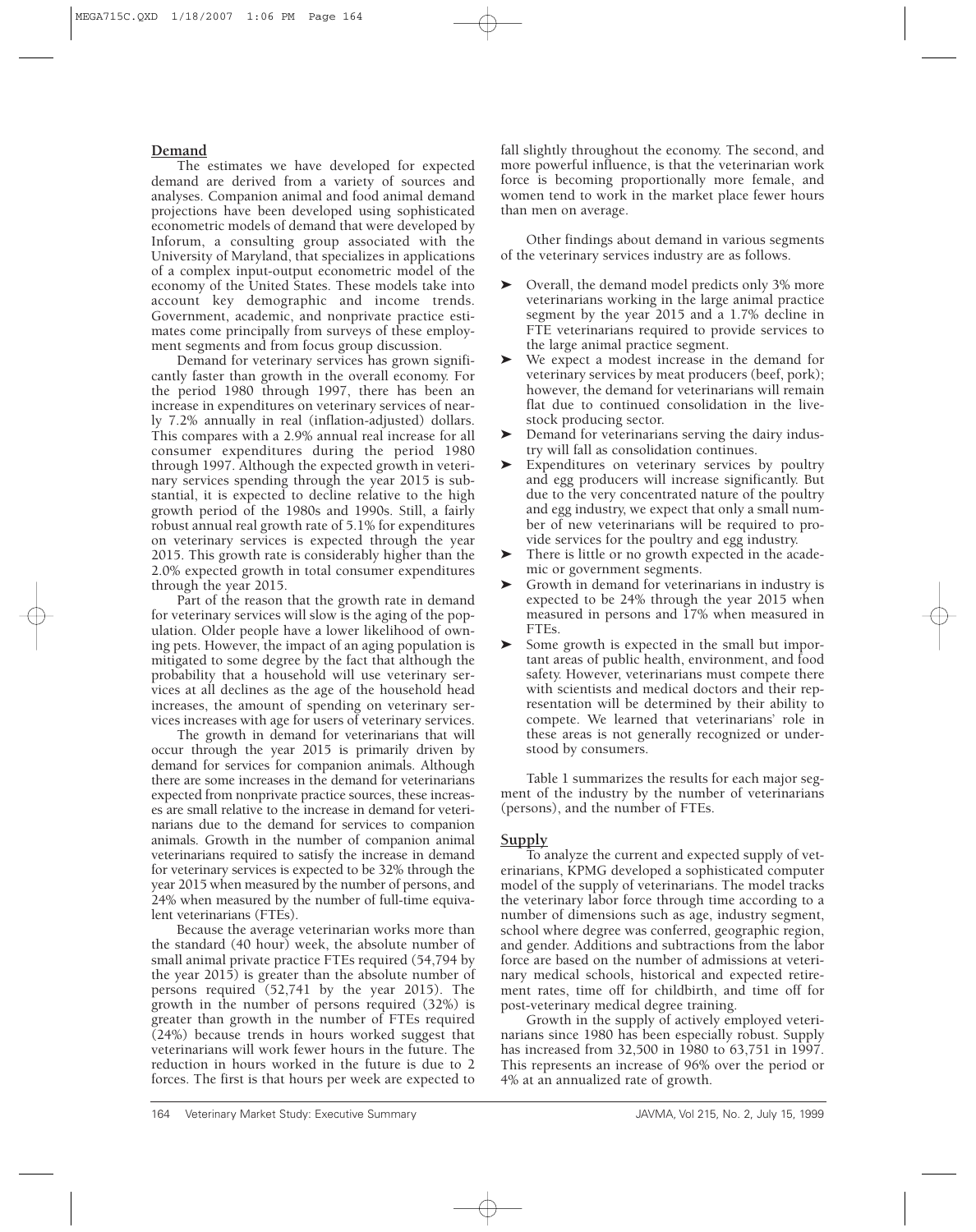Table 1—Demand for veterinarians—employment forecast by major employer segment

| <b>Employment segment</b>  | 1997    | 2000   | 2005   | 2010   | 2015   | Growth<br>1997-2015 |
|----------------------------|---------|--------|--------|--------|--------|---------------------|
| Persons                    |         |        |        |        |        |                     |
| Academic                   | 5.784   | 5.792  | 5.829  | 5.865  | 5.900  | 2.0%                |
| Industry*                  | 1.962   | 2.009  | 2,152  | 2,337  | 2.431  | 23.9%               |
| Government                 | 3,986   | 3,989  | 4,021  | 4,049  | 4.064  | 2.0%                |
| Private practice           |         |        |        |        |        |                     |
| Small animal               | 39.875  | 41.416 | 44.667 | 48.415 | 52.741 | 32.3%               |
| Large animal               | 11.726  | 11.738 | 11.951 | 12.049 | 12.081 | 3.0%                |
| <b>Total veterinarians</b> | 63.351† | 64,944 | 68,620 | 72.715 | 77.217 | 21.9%               |
| Full-time equivalents      |         |        |        |        |        |                     |
| Academic                   | 7.056   | 7.056  | 7.056  | 7.056  | 7.056  | $0.0\%$             |
| Industry                   | 2.406   | 2.456  | 2.577  | 2.742  | 2.824  | 17.4%               |
| Government                 | 4.420   | 4,420  | 4.420  | 4.420  | 4.420  | $0.0\%$             |
| Private practice           |         |        |        |        |        |                     |
| Small animal               | 44.285  | 45.656 | 48.272 | 51.256 | 54.794 | 23.7%               |
| Large animal               | 15.377  | 15.288 | 15,311 | 15,217 | 15.122 | $-1.7\%$            |
| <b>Total veterinarians</b> | 73,544  | 74.876 | 77.636 | 80,691 | 84.216 | 14.5%               |

\*The number of veterinarians employed in the industry segment is undercounted in 1997. We used AVMA membership data and data from the Association of Industrial Veterinarians to develop the industry numbers. It has been reported that many industry veterinarians are not members of either of these associations and therefore the estimate of employment in industry is low. Conceivably, it could be twice as large as the estimate reported here. †Sum of persons in segments in 1997 do not add exactly to total due to rounding.

The supply model predicts that the growth rate has slowed and will continue to slow until the supply of veterinarians peaks around  $76,600$  in the year  $2017$ .<sup>b</sup> Table 2 illustrates the deceleration in growth expected. $\epsilon$ Over the period 1997 through 2005 we expect an average net increase in veterinarians of 829 per year. For the years 2005 through 2010, we expect the net increase per year to slow to an average of 474 veterinarians; and for the years 2010 through 2015, we expect the net increase per year to further decline to 262. By 2017, we expect the number of veterinarians to reach a steady state such that entrants into the profession are just matched by exits from the profession.<sup>d</sup> The reason for the slowdown in the rate of growth in the population of veterinarians is that the supply of new veterinarians has been very stable due to the fairly constant number of slots available at the 27 veterinary medical colleges. The number of exits is increasing slowly as the population increases and ages and will approach (by the year 2017) the point where the number of exits will just match the number of entrants, resulting in a steady state population of 76,600.





#### **Gap between supply and demand**

Figure 1 brings together the supply and demand forecasts for FTE veterinarians. The figure indicates that our models predict a slightly higher supply than required demand in 1998. The models also predict that the difference between supply and demand is increasing until it peaks in 2008 and then begins to decline such that demand and supply balance by the year 2014. The implications of these results are that there will continue to be downward price pressure on veterinary services' prices and

downward pressure on veterinarians' incomes. Relief, in the form of pressure for increased prices and incomes, will only arrive when supply and demand growth align late in the forecast period.

The notion of a gap between supply and demand should be viewed only as an indicator of the pressure on the price of veterinarians' services (ie, veterinarian incomes). If supply exceeds demand and the distance between supply and demand widens, downward pressure is placed on veterinarians' incomes. Conversely, if demand were to exceed supply and this difference were to grow over time, this would be indicative of upward pressure on veterinarians' incomes.

#### **Prices**

Data collected by the Bureau of Economic Analysis of the Department of Commerce show that veterinary service prices have not risen as fast as general consumer prices since at least 1972. Figure 2 shows a price index for veterinary services and the price index for personal consumption expenditures from 1972 through 1998. The price of veterinary services was high relative to the price of other consumer goods until 1992. Throughout the period, the price of veterinary services has been declining relative to the price of all

<sup>&</sup>lt;sup>b</sup>The KPMG forecast includes a new California school of veterinary medicine. This adds about 1,060 total additional veterinarians to the supply by the year 2015.

It is important to note that although we expect a slowing down in the rate of growth, we still expect an increase in the total number of veterinarians until 2017. Think of the population as a stock and the growth rate as a flow into the stock. There is always a natural tendency for growth rates to slow as the stock gets larger since there is a larger base upon which the growth rate is estimated. Once the population (stock) gets large enough and old enough, the retirement rates will naturally approach the number of new entrants if the number of entrants remain fixed. In the case of veterinarians, we have calculated the steady state population to be 76,600.

<sup>&</sup>lt;sup>d</sup>Note that the 2017 estimate is not shown. The forecast period for the models end in the year 2015. However, extension of the model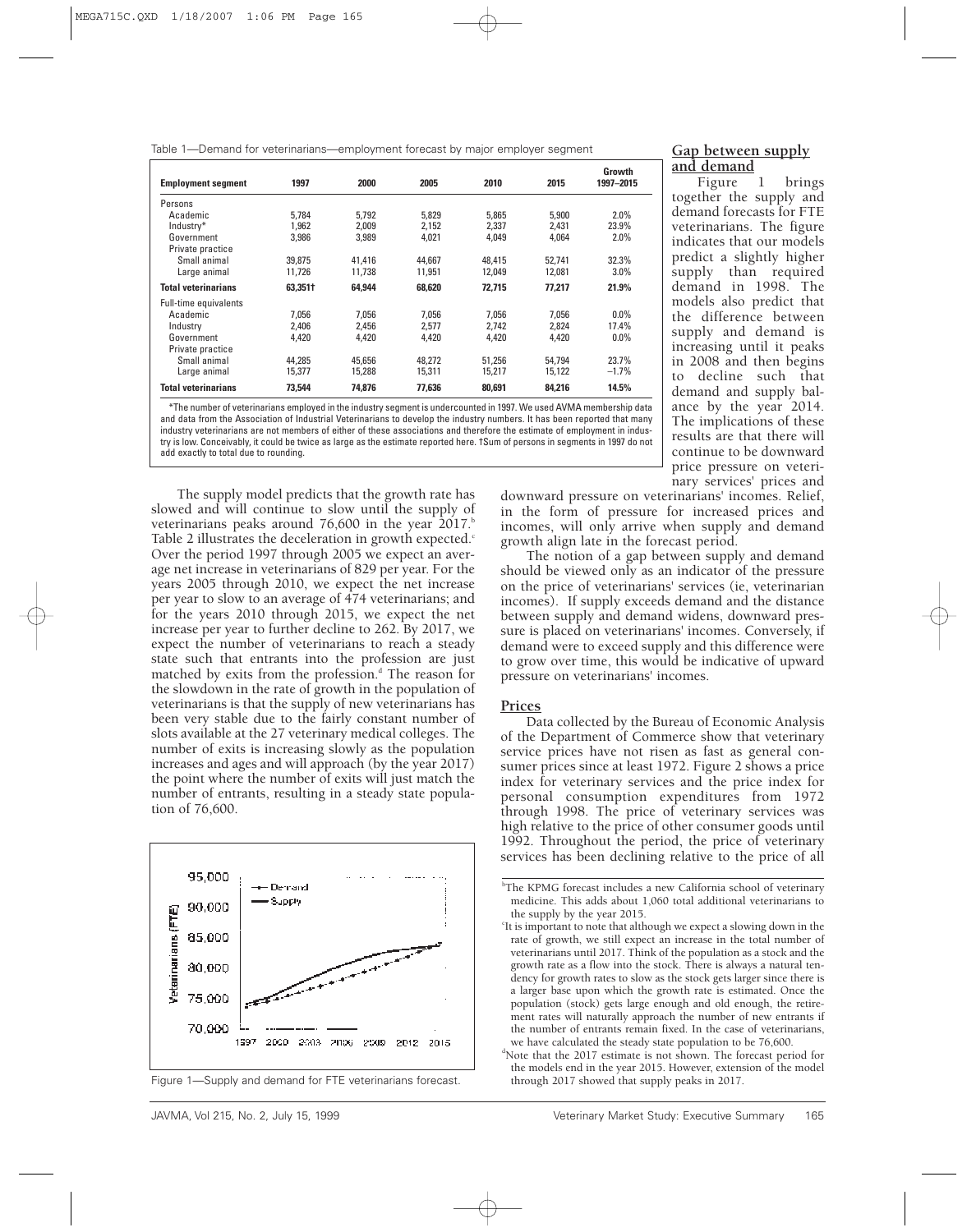

|               |        |        |        |          |          |        |           | Growth    |  |
|---------------|--------|--------|--------|----------|----------|--------|-----------|-----------|--|
|               | 1980   | 1990   | 1997   | 2005     | 2010     | 2015   | 1980-1997 | 1997-2015 |  |
| Veterinarians | 32.500 | 48.666 | 63,751 | 70.381   | 74,173   | 76,272 | 96.0%     | 19.6%     |  |
| Growth*       | -      | 4.0%   | 3.9%   | $1.24\%$ | $1.06\%$ | 0.56%  | 4.0%      | 0.78%     |  |



Figure 2—Consumer prices, veterinary services prices, and relative price.

other consumer purchases. It is likely that supply pressure has led to excess capacity and subsequent downward price pressure in this industry leading to the relative price declines that are exhibited in the figure.

**Price elasticity of demand**—In discussing the importance of pricing in connection with the prospects of the veterinary profession, a distinction must be drawn between the price sensitivity of overall market demand and the price sensitivity of the demand facing an individual practice.

Market demand is the overall level of demand for veterinary services within a geographic market. Market demand will depend on the overall level of prices charged for veterinary services within that market and various other factors. If the overall price of veterinary services rises (and all other factors are unchanged), we would generally expect a decline in the quantity of services purchased as measured, for example, by number of visits. The decline could be manifested through a variety of channels, including decreased overall pet ownership, decreased demand for routine or preventive care, and increased use of lower-cost care alternatives.

The demand facing an individual practice will, in part, be influenced by the overall factors that determine market demand. Unlike market demand, however, the demand facing an individual practice can be strongly affected by competition among veterinary practices within a geographic market. If pet owners shop for the lowest-cost provider of veterinary services and if the geographic market has a relatively large number of providers, demand facing an individual practice might be very sensitive to price even if overall market demand is not. If pet owners feel that the services of other veterinarians are good substitutes for the services of an individual veterinarian, then the practice price elasticity will differ substantially from that of the market. In this case, a price increase by an individual

practice would immediately lead to loss of existing and new customers to other practices in the area. But, if pet owners are more concerned with quality of service, convenience, long-term relationships, and other non-

price factors, a price increase by an individual practice would cause relatively little loss of business. In this case, the price sensitivity of the individual practice would look more like that of the overall market.

For either the market or an individual practice, a price increase will generally lead to at least some decline in the quantity of services purchased. However, the decline could be associated with either an increase or a decrease in dollars spent. If the proportionate decline in quantity is less than the proportionate increase in price, total dollars spent will rise. For example, if prices increase by 10% and quantity demanded falls by 5%, total dollars spent will rise by 5%. Economists use the term "price elasticity" to denote the ratio of percentage change in demand to percentage change in price. If this ratio is less than  $1,^{\circ}$ an increase in price will lead to a smaller decrease in demand, and total dollars spent will increase; in this case, demand is said to be "inelastic." Conversely, a ratio greater than 1 means that the percentage decline in demand is higher than the percentage increase in price; in this case, total dollars spent decline, and demand is said to be "elastic."

We have conducted surveys of pet owners that included questions that can help determine how price sensitive consumers are. We asked pet owners to rate the importance of 12 factors when choosing a veterinarian. Price was mentioned ninth in order of importance from the list of these factors. Items of more significance than price when choosing a veterinarian are:

- (1) veterinarian is kind and gentle
- (2) veterinarian is respectful and informative
- (3) reputation of veterinarian for high-quality care
- (4) past experience with veterinarian
- (5) range of services
- (6) location
- (7) convenient hours
- (8) recommendation from friend or neighbor

We also asked people whether they would still use their current veterinarian if the veterinarian raised prices by 10% and by 20%. Seventy four percent of respondents agreed or strongly agreed that they would continue to use their veterinarian if the veterinarian raised prices by 10%; 58% agreed or strongly agreed that they would continue to use their veterinarian if the veterinarian raised prices by 20%. As one would expect, these results differ by income of the pet owners. Nearly 70% of pet owners making over \$100,000

e In absolute value. Actually, in the usual case where an increase in price leads to a reduction in demand, the price elasticity is negative. This discussion follows common usage in economics, and takes the negative value for granted.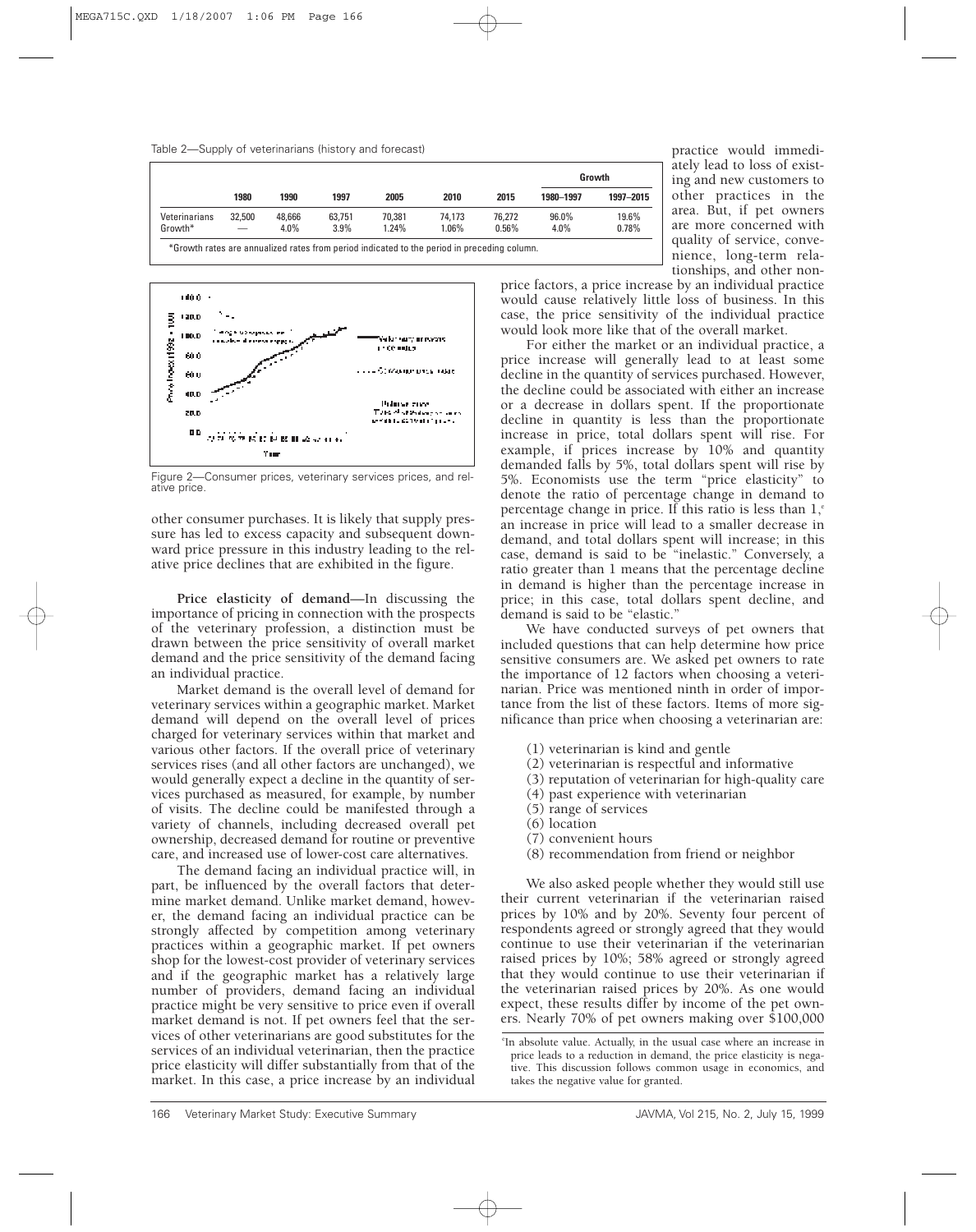Table 3—Average expenditures that pet owners report they will spend for successful treatment of a pet by type of pet, income, age, education, and gender

| <b>Chance of</b><br>Pet type<br>successful |     |     |     | Income                                                               |     |     | Aae |     |     | <b>Education</b>  | Gender |             |     |
|--------------------------------------------|-----|-----|-----|----------------------------------------------------------------------|-----|-----|-----|-----|-----|-------------------|--------|-------------|-----|
| All owners<br>treatment                    |     |     |     | Dog Cat $\lt$ \$40 \$40-\$59 \$60-\$99 $\ge$ \$100 $\lt$ 45 $\ge$ 45 |     |     |     |     |     | <b>HS</b> College |        | Male Female |     |
| 75%                                        | 688 | 747 | 651 | 607                                                                  | 786 | 719 | 865 | 742 | 637 | 615               | 728    | 583         | 704 |
| 10%                                        | 356 | 382 | 358 | 318                                                                  | 401 | 351 | 515 | 381 | 331 | 292               | 386    | 428         | 344 |

agreed that they would continue while only 50% of pet owners making less than \$40,000 said they would continue to use their veterinarian if prices were raised by 20%. For horse owners, the insensitivity to price may be even stronger. Eighty nine percent of respondents agreed or strongly agreed that they would continue to use their veterinarian if the veterinarian raised prices by 10%; 77% agreed or strongly agreed that they would continue to use their veterinarian if the veterinarian raised prices by 20%.

Pet owners and horse owners were also asked whether they strongly agreed, agreed, disagreed, or strongly disagreed with a series of statements. Sixty eight percent of pet owners and 73% of horse owners agreed or strongly agreed that fees are very low compared with the value of the pet. In response to the question asked in the opposite way, 43% of pet owners and 30% of horse owners agreed or strongly agreed that the fees their veterinarian charges are too high. When asked about what one improvement veterinarians could make to the practice, the most frequently mentioned response was to lower fees (36% of pet owners and 26% of horse owners made this choice). Finally, review of the responses of the 47% of pet owners who said they had switched veterinary clinics revealed the third most frequently cited reason for switching was to find lower prices (21% of the 47% who switched said they had done so to find lower prices). This suggests that at least 10% of pet owners have switched to find lower prices; 37% of horse owners said they had switched veterinarians. Of these, only 7% claimed that they switched for price reasons.

Pet owners also stated they would be willing to pay \$688 on average if the pet had a 75% chance of successful treatment. The amount they stated they would be willing to pay dropped to \$356 when the chance of successful treatment is only 10%. Table 3 includes some interesting differences in these amounts by pet type, gender, age, education, and income.

Horse owners would pay an average of \$1,827 for a 75% chance of curing their horse and \$828 for a 10% chance. Horse owners also say they would pay an average of \$3,314 to keep their favorite horse from dying and \$2,010 for their least favorite horse.

Responses to these survey questions provide mixed results. While pet owners rank price low in importance in terms of selecting a veterinarian, they also clearly express some concern about fees. Horse owners are less concerned about fees.

In addition to reporting what people say they will pay, we also analyzed data on actual expenditures. We estimated the price elasticity of demand as part of the effort to estimate the demand for veterinary services.

We used data from the Bureau of Labor Statistics Consumer Expenditure Survey and Census Bureau demographic data to develop price elasticity of demand and income-elasticity measures.

On the basis of models we have estimated, we have found that demand for veterinary services is not very responsive to price changes. We estimate an aggregate price elasticity of demand of –0.43. This means that for every increase of 10% in price, demand declines by only 4.3% resulting in a net increase of 5.7% in revenue. This is similar to the inelastic results that have been found by other studies. For example, Daneshvary and Schwer found price elasticities of –0.18 for dogs and -0.28 for cats.<sup>1</sup> A 1992 Ontario Veterinary Medical Association study<sup>2</sup> found an elasticity of  $-0.55$  and the 1984 AVMA study by Kushman and Wise<sup>3</sup> found a price elasticity of –0.2.

Consistent with the inelastic nature of demand, there is some evidence that practices that charge higher prices earn more than practices that charge lower prices. This evidence is found in private practice pricing data and financial data that were collected from veterinarians. We compared pricing by the top 25 percent (financially healthy) of small animal practices with the bottom 25 percent (less healthy), as determined by the ratio of net income per veterinarian.

Table 4 shows differences in the relative price index for the healthy (top 25%) and less healthy (bottom 25%) practices. We created the relative price index to compare key prices within a veterinary practice. Among the items we included when constructing this index are the fees for examinations, surgery, radiology fees, spay and neuter fees, and vaccination fees. The price index is constructed relative to local consumer prices for each practice. In this way, we adjust for geographic price level differences. The index measures how high a practice sets its prices relative to the local price level.

Healthy practices have an average price index of 1.15, while the least healthy practices have an index of 0.97.

The average value of the relative price index is higher for the healthiest 25% of practices (as defined by the real net income per veterinarian) than for the 25% least healthy. Thus, it would appear that healthier practices charge higher prices relative to their local

Table 4—Relative price index for practices

| <b>Financial health group</b> | Average price index |
|-------------------------------|---------------------|
| Top 25% (healthiest)          | 1.15                |
| Bottom 25% (least healthy)    | 0.97                |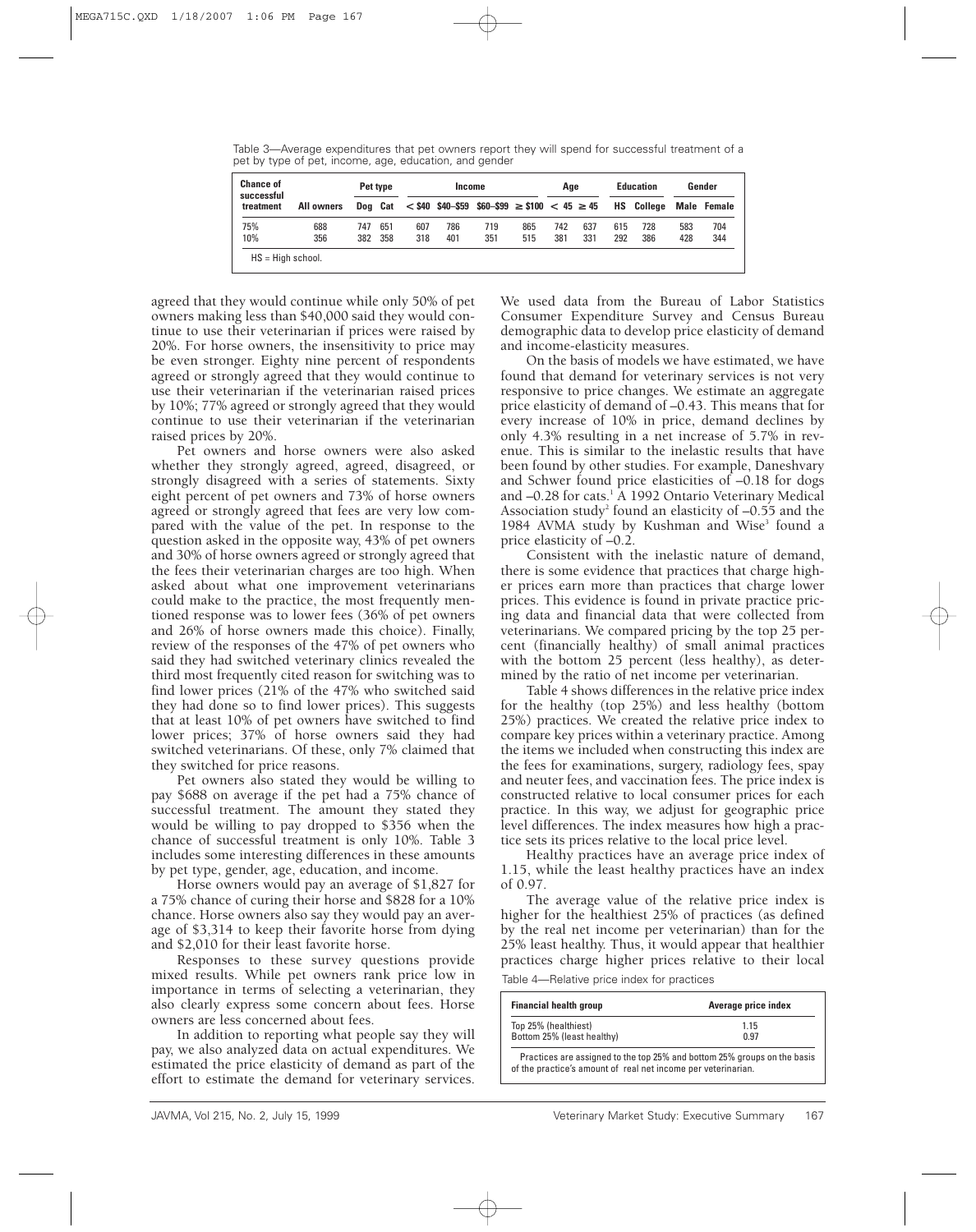Table 5—Nominal and real income of veterinarians, physicians, and dentists

| Income                          | 1985      | 1995      | Growth<br>1985–1995 |
|---------------------------------|-----------|-----------|---------------------|
| <b>Current dollars</b>          |           |           |                     |
| Physicians (median)             | \$92,000  | \$160,000 | 73.9%               |
| Veterinarians (median-owners)   | \$51.064  | \$61.532  | 20.5%               |
| Veterinarians (mean-associates) | \$30.665  | \$47.543  | 55.0%               |
| Veterinarians (mean-            |           |           |                     |
| owners and associates)          | \$42,498  | \$57,507  | 35.3%               |
| Dentists (generalist owners)    | \$64,130  | \$122,860 | 91.6%               |
| Real 1996 dollars               |           |           |                     |
| Physicians (median)             | \$133,139 | \$163,253 | 22.6%               |
| Veterinarians (median-owners)   | \$73.898  | \$62,783  | $-15.0%$            |
| Veterinarians (mean-associates) | \$44,377  | \$48,510  | 9.3%                |
| Veterinarians (mean-            |           |           |                     |
| owners and associates)          | \$61,502  | \$58,676  | $-4.6%$             |
| Dentists (generalist owners)    | \$92,807  | \$125,358 | 35.1%               |

general price level for services, on average, than do the least healthy. These results merit caution. We relied entirely on the accuracy of the reported prices in constructing the price indexes, but we believe a more accurate way to perform this type of analysis would be to use prices that have been audited for accuracy. More work should be performed to verify these results using an alternative data source.

# **Income**

Stagnant real income is the most significant problem that veterinarians face. Income growth for veterinarians has been far less than income growth in other professions requiring similar education (eg, dentistry or human medicine). Table 5 shows veterinarians' incomes and the incomes of physicians and dentists in current and real 1996 dollars over the 10-year period from 1985 through 1995. Incomes of veterinarians have fallen in real terms while the real incomes of physicians and dentists have experienced considerable growth.

Although our models predict substantial continued growth in the demand for companion animal services, supply growth (growth in the number of veterinarians) will exceed demand growth through much of the forecast period. The models predict that demand will not catch up to supply until the year 2014. This means there is not likely to be significant upward pressure on veterinarian incomes until late in the forecast period.

Veterinarians do not rank income very highly on a list of reasons for entering the field of veterinary medicine. New veterinarians and students rank income seventh in a list of 8 reasons for choosing the profession of veterinary medicine. Among items ranked more highly than income are desire to work with and care for animals, interest in science and medicine, good stable career with steady work, desire to help people, honor and respect accorded to the veterinarian, and desire to work outdoors. Only the response for "influenced by a friend or relative" ranked lower than income on the list of reasons for choosing the profession.

While income did not rank highly as a reason for entering the field, its importance became apparent when respondents were asked to rank the most impor-

tant attributes of their jobs. Income came in 12th out of 19 items in terms of importance for early stage veterinarians but rose to second for private and third for nonprivate practice veterinarians. Benefits were cited as the most important job attribute for nonprivate practice veterinarians. These results suggest that there is considerable misperception on the part of early stage veterinarians about the relatively low incomes earned by veterinarians. We can only surmise that when the reality of paying bills sets in, income becomes significantly elevated in importance.

# **Alternative scenarios**

A number of scenarios have been run using the supply and demand models that were developed. The purpose of running the scenarios was to see how sensitive the results are to changes in some of the model assumptions. The results of some of these scenarios show the following:

- ' The effect of a 1% increase or 1% decrease in class size is almost irrelevant, accounting for only an increase or decrease of 273 veterinarians by the year 2015.
- ' The effect of a 10% decrease in class size accelerates the date when supply and demand balance by 4 years (from the year 2014 through 2010). Pressure for price increases for veterinary services and income increases for veterinarians will be felt 4 years earlier in this scenario. The effect of a 10% increase in class size will postpone the date when pressure for price and income increases will arrive until after the end of the forecast period.
- ' A higher human population forecast (which is based on the Department of the Census high population projections) results in a demand for nearly 1,000 more veterinarians by the year 2005 and 3,500 more by the year  $2015<sup>1</sup>$
- ' Holding constant the percentage of female enrollment in veterinary medical colleges at 67%, rather than allowing it to rise to 78%, results in a 323 FTE increase in the supply of veterinarians by the year 2005 and a 1,025 FTE increase by the year  $2015$ .<sup>g</sup>
- ' The baseline forecast assumes a fairly robust 5.1% growth rate in veterinary services through the year 2015. A 1 percent higher growth rate in the demand for veterinary services (over the entire forecast period), in inflation-adjusted dollars, would raise the demand for veterinarians by about 9,800 veterinarians by the year 2015. A 1 percent lower growth rate in the demand for veterinary services (over the entire forecast period), in inflation-adjusted dollars, would lower the demand for veterinarians by about 9,000 veterinarians by the year 2015. These scenarios demonstrate how important the rate of growth in demand is to the veterinary services industry.

f The census high population scenario assumes that the population is higher by 26.6 million people by the year 2015.

<sup>&</sup>lt;sup>8</sup>This is solely due to the fact that women tend to work fewer hours than men. In our baseline scenario, female enrollment gradually increases throughout the forecast period until it peaks at 78% in the year 2010 and remains constant through the year 2015. Therefore, in the alternative scenario where there are more men, there are a greater number of FTEs.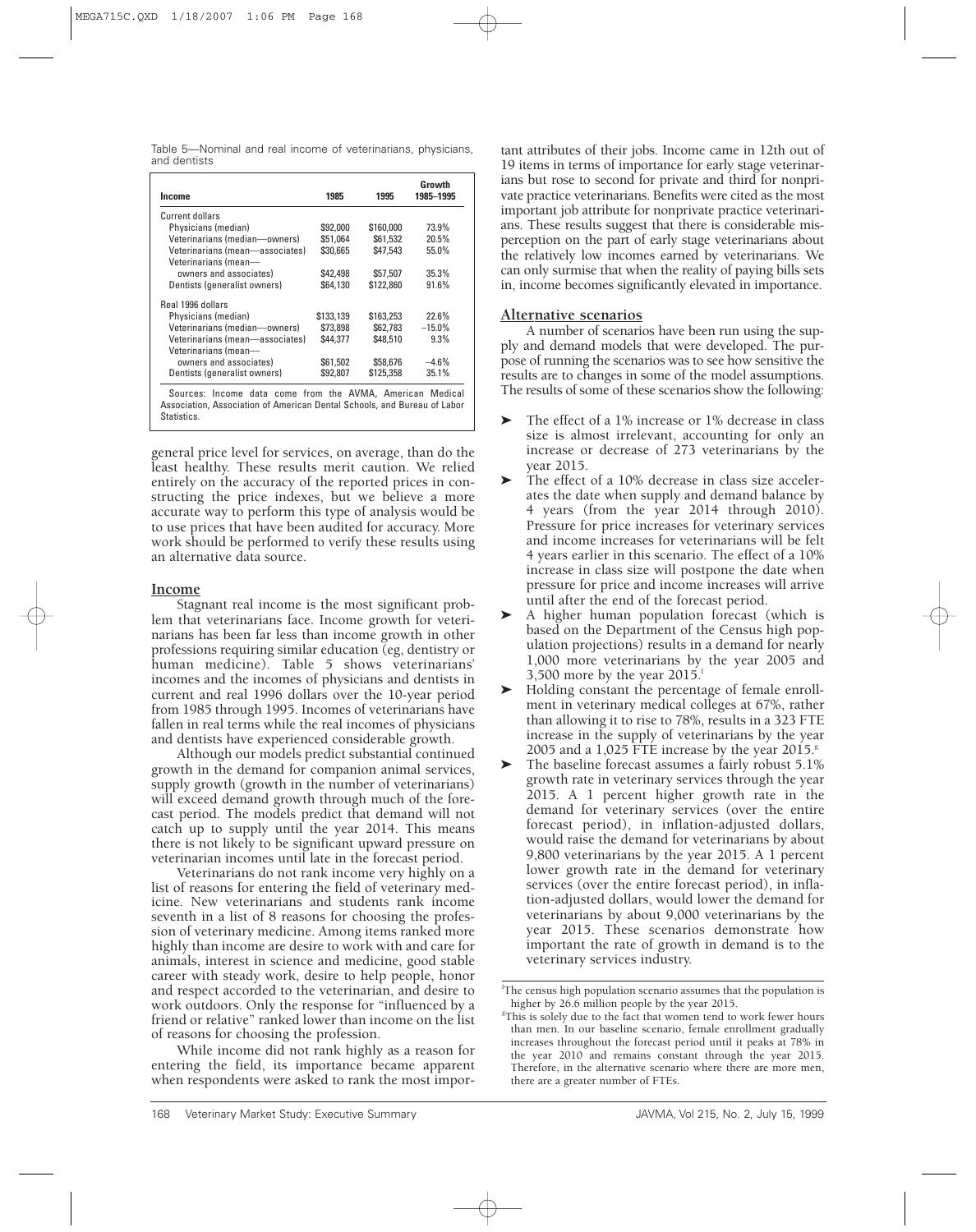# **Forces Having Impact in the Market for Veterinary Services**

A number of forces that are worth considering separately will work their impact on the demand for, or the supply of, veterinary services.

# **Legal boundaries of the practice of veterinary medicine**

In every state there are laws limiting the practice of veterinary medicine to licensed veterinarians. The work within those limits has grown with population but there is ongoing erosion. Substitution of capital, assistants and technicians, effective drugs that reduce overall demand for veterinary services, and over-the-counter products all erode the demand for veterinarians.

New areas with growth potential are often outside the legal boundaries. In these areas such as biotechnology, veterinarians have to compete without legal advantage against all comers.

# **Role of women in veterinary medicine**

Women are rapidly becoming a majority in the profession. They now make up nearly 70% of veterinary students and 36 % of practicing veterinarians. We expect that their representation within the veterinary medical schools will peak at 78% by 2015 and the female proportion of veterinarians will increase to 50% by the year 2004 and 67% by the year 2015.

On average, women currently work 3 to 4 fewer hours per week than males. In general, the survey results suggest that on average, women will provide fewer hours than men in the future, have lower earnings expectations than men, are not as interested in practice ownership, and may have a tendency to price lower than men. Female private practice veterinarians also have a lower self-evaluation of their business management and financial skills. Female, nonprivate practice veterinarians have a lower self-evaluation of their communication, personnel management, business management, and marketing skills than males.

There are some unexplained differences between male and female earnings. The reason behind the apparent lower incomes of female practice owners is not well understood. This is not a condition that is specific to veterinary medicine. It is a fact in all medical fields. Although there appears to be less of a gender wage gap in veterinary medicine than in other fields such as dentistry or human medicine, a fair size gap does exist and seems to widen rather than decline as years of experience increase. This lower income for women is apparent, even when accounting for differences in hours worked and experience.

One possible explanation for at least a portion of the earnings gap is whether there are significant differences in how female practice owners set their prices relative to how male practice owners set their prices. There is some weak evidence (marginally statistically significant) that women may price as much as 9% lower than men on average.<sup>h</sup>

The profession would be wise to communicate to veterinarians in general, and women in particular, the benefits of practice ownership and the importance of value-based pricing. In addition, it may be wise to

encourage practice management skills more for women to elevate their sense of competency in some of the skills they seem to feel they are less competent in than men, such as business management, personnel management, financial skills, and marketing.

The relationship between income and gender is one of concern to both men and women veterinarians. Our surveys have shown that women expect that they may earn less than men. With regard to their overall work experience, men's and women's priorities are similar in more respects than they differ. Those differing areas have an effect on both men and women, though, and so are not just a "woman's issue." For instance, a lack of interest in practice ownership could have a substantial effect on the future of veterinary practice, which is of concern and interest to all veterinarians.

# **Student debt**

Increased student debt is a significant issue facing many recent graduates, and current and future students in graduate and professional fields. Significant increases in student debt have been occurring throughout the past decade. This is true for nearly all graduate fields, and is especially apparent in medicine, dentistry, veterinary medicine, and law.

**Debt problem or income problem?**—Veterinary medicine is more adversely affected by increased student debt than other graduate degrees. This is principally because veterinarians' ability to repay student loans is lagging behind other professions, because increases in veterinarians' incomes have not kept pace with increases in their student debt. While physicians and dentists have a higher absolute debt burden than veterinarians (\$71,500 for physicians, \$75,700 for dentists and \$42,800 for veterinarians in the year 1996), physicians' and dentists' ability to carry the debt has generally kept better pace with the increase in debt. Veterinarians, on the other hand, have experienced a rise in debt burden that has surpassed the increase in their incomes. Therefore, we believe that it is probably more appropriate to characterize veterinarians' debt problem as not purely a debt problem but as an income problem. The debt part of the problem is no different than the problem faced by other professional occupations, such as human medicine and dentistry.

The implications of carrying higher levels of debt for veterinarians are quite serious. As in dentistry, the norm for the veterinary profession is for a veterinarian to eventually become a private practice owner. Unlike other professions, such as law and medicine, where it is possible for individuals to practice as employees without making substantial capital investments in office and equipment, veterinarians must secure financing to fund practice ownership. With the levels of education debt that they are carrying and the relatively limited income opportunities available, veterinarians will find it more difficult to acquire financing that is necessary to start a

<sup>&</sup>lt;sup>h</sup>Given the crude price constructs that we have developed (we asked people to provide prices for various services and created an aggregate index), we think it may be useful to try and corroborate this result in some further work where audited price data would be used rather than relying on the accuracy of the reported prices.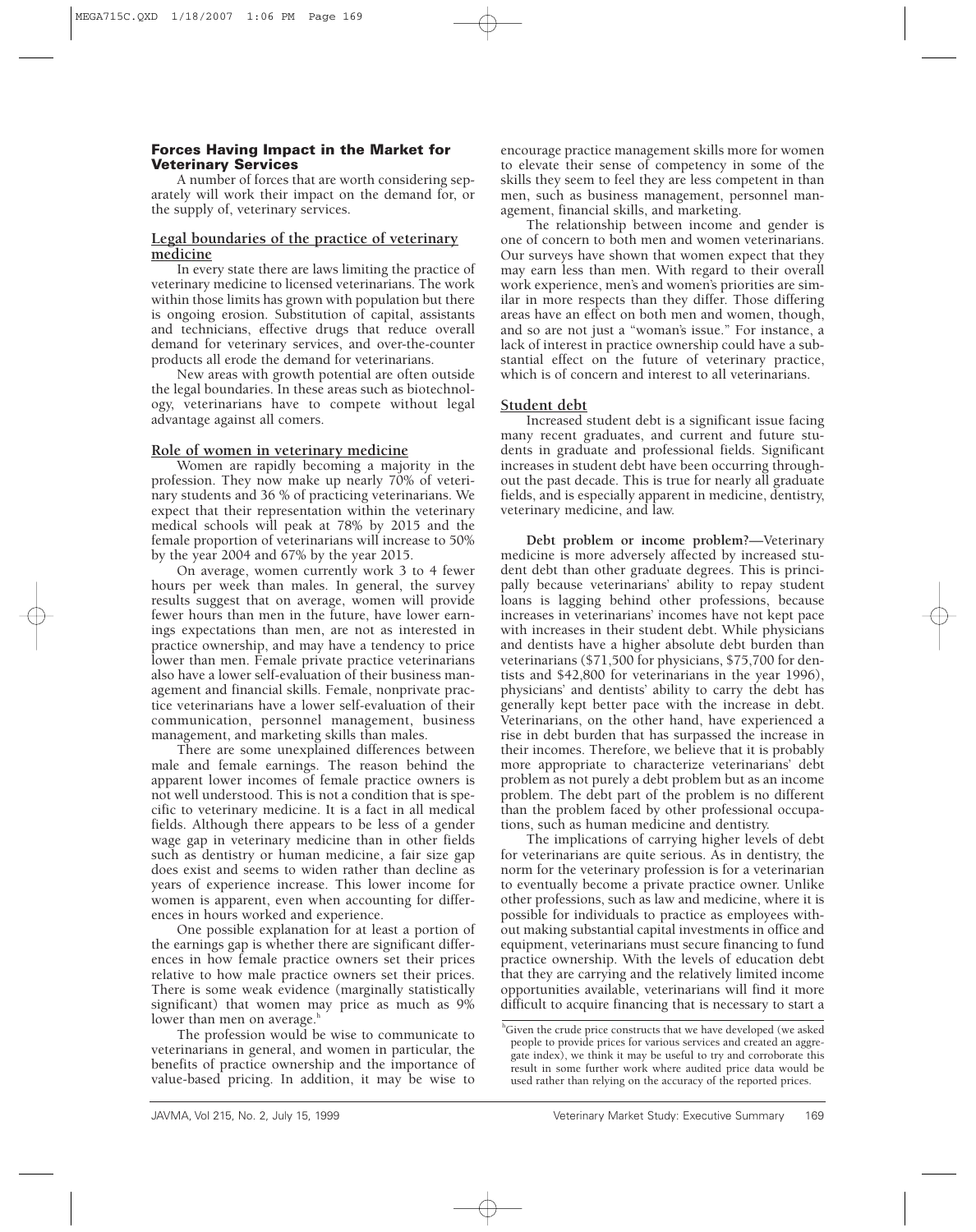private practice. With more limited opportunity to start a private practice, veterinarians (working as employees) will find themselves in even worse financial condition since there is a substantial disparity in pay between practice owners and employees. This, of course, makes the student debt burden even more severe for veterinarians because it contributes to a vicious cycle. By limiting their ability to secure financing and thereby reducing their ownership opportunities, it thereby affects their ability to repay the debt that they have accumulated to enter the profession.

As we have already mentioned, this problem is more severe for veterinarians than for other health professionals such as dentists and physicians simply because dentists' and physicians' incomes have been keeping better pace with rises in educational debt. To illustrate this point, we show a few simple calculations comparing the ability of dentists, physicians, and veterinarians to carry their debt burdens. Table 6 shows debt, income, monthly payment amounts, and monthly payment to income ratios for different professionals. The table illustrates that veterinarians' monthly payments have risen at the same pace as those of comparable health professions but that their payment to income ratio has grown considerably over the 10-year period. While the payment to income ratios for dentistry and medicine have increased by between 0.8% and 0.9% of monthly income, there has been a 3.5% increase in the ratio of debt payment to monthly income for veterinarians. Veterinarians now pay a considerably higher percentage of their monthly income to pay off debt than their dentist or physician counterparts (10% versus 8.6% for dentists and 5.3% for physi $cians)$ .

# **Trade in animal food products**

Increasingly market-oriented domestic policies and foreign trade policies in many countries, stemming from both multilateral and unilateral reforms, are expected to contribute to an expanding growth in the export of live animals and animal products. Expected gains in developing countries' incomes will result in increased diet diversification and increased meat demand. Long-term forecasted export gains reflect expectations of strong economic progress in most developing regions, including China, South and Southeast Asia, Latin America, North Africa, and the Middle East.<sup>4</sup>

**Export forecast**—In general, higher incomes in developing countries are projected to lead to further diet diversification that will include rising meat demand. Notwithstanding the recent slowdown in Asian economic growth, the US Department of Agriculture (USDA) is forecasting global economic growth that will result in a steady increase in demand for domestic meat and meat products. Existing negotiated reductions in trade barriers, primarily in East

Table 6—Student debt, income, monthly debt payments, and payment-to-income ratios

|                                                                                                                                                                                                                | 1985     | 1995      |
|----------------------------------------------------------------------------------------------------------------------------------------------------------------------------------------------------------------|----------|-----------|
| Student debt                                                                                                                                                                                                   |          |           |
| Physicians (median)                                                                                                                                                                                            | \$28,500 | \$58,000  |
| Veterinarians (median)                                                                                                                                                                                         | \$19,000 | \$39,483  |
| Dentists (mean)                                                                                                                                                                                                | \$33,227 | \$70,939  |
| Income                                                                                                                                                                                                         |          |           |
| Physicians (median)                                                                                                                                                                                            | \$92,000 | \$160,000 |
| Veterinarians (median-owners)                                                                                                                                                                                  | \$51,064 | \$61,532  |
| Veterinarians (mean-associates)                                                                                                                                                                                | \$30,665 | \$47,543  |
| Veterinarians (mean-owners and associates)                                                                                                                                                                     | \$42,498 | \$57,507  |
| Dentists (generalist owners)                                                                                                                                                                                   | \$64,130 | \$122,860 |
| Monthly debt payments                                                                                                                                                                                          |          |           |
| Physicians (median)                                                                                                                                                                                            | \$346    | \$704     |
| Veterinarians (median)                                                                                                                                                                                         | \$231    | \$479     |
| <b>Dentists</b>                                                                                                                                                                                                | \$403    | \$822     |
| Monthly payment/income ratios                                                                                                                                                                                  |          |           |
| Physicians                                                                                                                                                                                                     | 4.5%     | 5.3%      |
| Veterinarian-(owners)                                                                                                                                                                                          | 5.4%     | 9.3%      |
| Veterinarian-lassociates)                                                                                                                                                                                      | $9.0\%$  | 12.1%     |
| Veterinarians (owners and associates)                                                                                                                                                                          | 6.5%     | 10.0%     |
| Dentists                                                                                                                                                                                                       | 7.5%     | 8.6%      |
| Sources: Debt data come from the AVMA senior surveys and from the<br>American Association of Medical Colleges. Income data come from the<br>AVMA, American Medical Association, Association of American Dental |          |           |

Asia, will help to spur trade growth, with particularly healthy growth from the Pacific Rim.

Schools, and Bureau of Labor Statistics.

The USDA projects rising meat demand in several countries, with US producers well positioned to provide a variety of meat products to satisfy overseas markets. In general, the value of US meat exports is projected to grow an average of 4.2% per year through 2007. That growth is somewhat slower than the rapid ascent of the last several years. Total exports of animals and animal products are expected to be valued at \$12.2 billion for 1998.<sup>2</sup>

Exports of meat and meat products tend to increase domestic production; the greater the extent to which exports account for domestic production, the greater the potential influence of the export sector on the demand for veterinary services. Table 7 contains data on the annualized growth rate of exports and the share of US meat production that USDA expects to be exported in 1998.

Chicken, pork, and turkey exports are all expected to show strong growth. Pork exports are expected to grow the fastest, by 6% per year. Pork exports are expected to increase in the near term particularly because of the existence of foot and mouth disease in

Table 7—Annualized growth rate of exports and share of US meat expected to be exported in 1998

| <b>Product</b>  | Production, 1998<br>million lb* | <b>Export share of total</b><br>production, 1998 | <b>Export annual</b><br>growth rate,t<br>1998-2007 |
|-----------------|---------------------------------|--------------------------------------------------|----------------------------------------------------|
| <b>Beef</b>     | 25.884                          | 8.4%                                             | 3.1%                                               |
| Pork            | 18.822                          | 6.2%                                             | 6.0%                                               |
| <b>Broilers</b> | 27.566                          | 16.0%                                            | 4.6%                                               |
| Turkey          | 5.270                           | 10.5%                                            | 4.4%                                               |

eptember 1998. †Calculations based on data obtained from Tables 23-26, USDA Agricultural Baseline Projections to 2007. Source: US Department of Agriculture**.**

i The monthly payment necessary to pay off student loans assumes a 10-year life for the loan and an 8% interest rate. These are simple assumptions and the lifetimes of the loans and interest rates will differ in reality but the intent is to see how the monthly debt payments relative to income have compared across different occupational categories.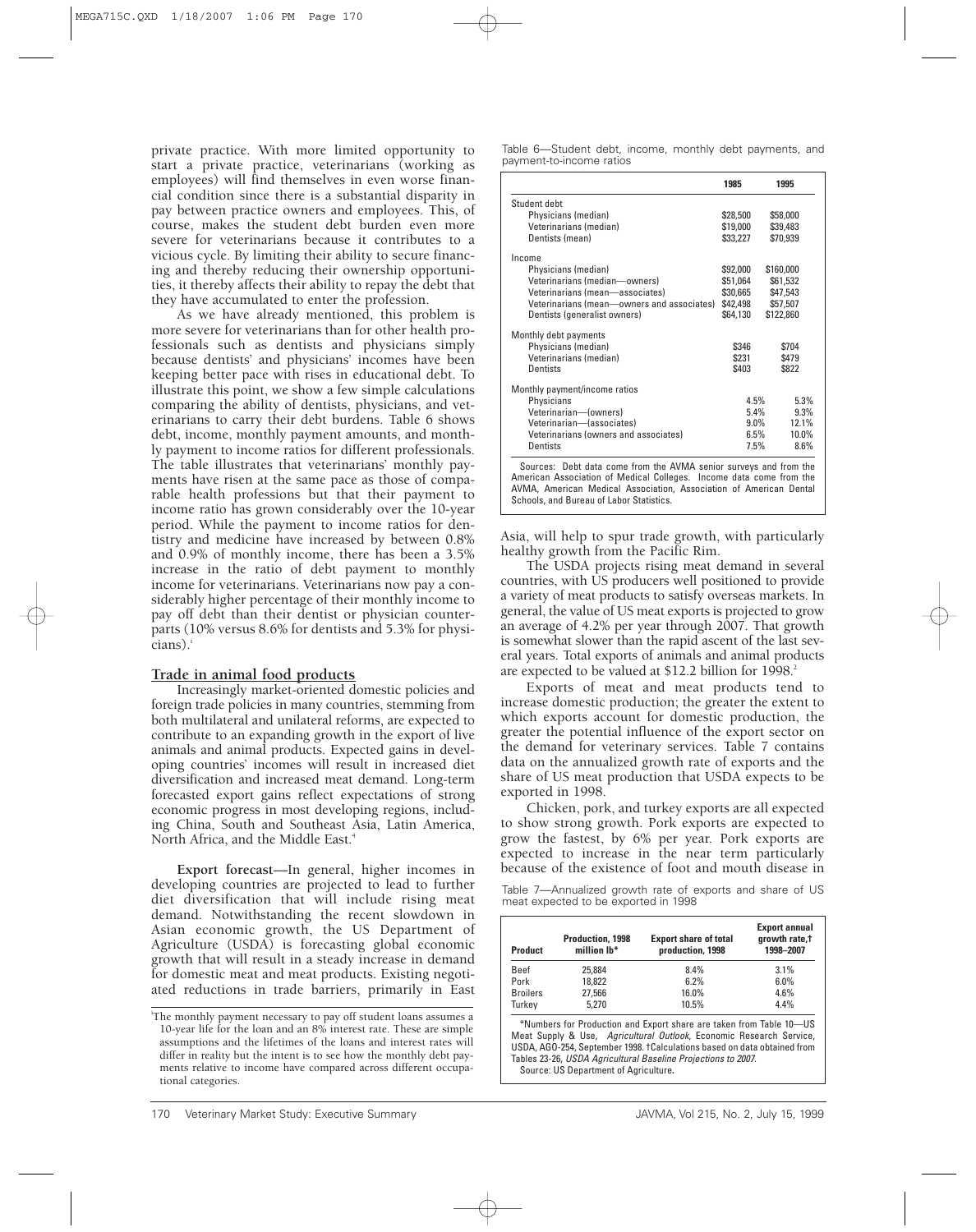Taiwan; long-term gains reflect environmental constraints in competitor countries that limit production growth. However, pork exports amount to only about 6.2% of domestic pork production. Chicken and turkey exports are forecasted to grow 4.6% and 4.4% per year, respectively. Although the export growth numbers represent substantial increases, their impact on domestic production is limited given their small overall share of total US production (with the possible exception of broilers).

**Import forecast**—Growth in US imports of animal products is anticipated to slow from 5.9% annually in fiscal years 1997 through 2000, to 3.2% annually in fiscal 2000 through 2007. In fiscal 1999, live-animal imports are expected to drop. Because of expansion of hog-packer capacity in Canada and the continued rebuilding of cattle stock by Canada and Mexico, US imports of live hogs and live cattle are expected to decrease. Live-animal imports in fiscal 1999 are projected at \$1.5 billion, \$200 million below the fiscal 1998 level. Imports of animals and products in fiscal 1998 will be at \$6.9 billion, 7% higher than in fiscal 1997. All agricultural imports in fiscal 1998 are expected be valued at \$38 billion. Thus, the firms and organization that handle and produce animals and imports are not expected to have substantial effect on US domestic production.

**Trade effects on demand for veterinary services**—The impact of foreign trade in live animals and animal products on employment projections for the veterinary profession is twofold. To the extent that trade increases domestic production, it creates additional demand for use of veterinary services by animal producers for the domestic and international marketplace (in contrast, a decrease in trade can decrease demand for such services). To the extent that changes in the level of exports and imports require additional inspection services (to meet domestic and international requirements), demand for veterinary services will increase.

While data are not collected on veterinarian employment directly attributable to US trade in agricultural products, crude estimates can be pieced together to get a sense of just how strong or weak an influence trade plays in the demand for veterinary services. One such measure can be constructed by first calculating the share that US imports and exports represent of total US supply of red meats and poultry meats, a data series that is readily available. Then, assume that utilization of veterinarians for import and export meat inspection together with export production is roughly the same as their utilization in related practices overall.<sup>j</sup> Using trade data for 1997, this very rough cut at trade related employment reveals that almost 15 percent (or 1,268 of 8,647) of veterinarians

involved in large animal practices and food safety derive their employment from the trade sector.<sup>5</sup>

The United States has run a sizable positive trade balance for years, although it has been declining. The trade-balance surplus for all agricultural goods was \$21 billion in fiscal 1997, down from fiscal 1996's \$27 billion. The forecasted surplus for fiscal 1998 is \$17 billion.<sup>5</sup> The impact of increasing exports on demand for veterinary employment is not likely to be substantial in the near term, for 2 reasons. First, exports are small compared with domestic production—greater than 10% only for chickens. Although the growth in exports of meats and animal products is strong, domestic employment of veterinarians will continue to be determined largely by domestic consumption. Second, the ability of federal and state inspection agencies to increase the use of veterinarians is determined more by budgets than by volume of agricultural products available for export and import. It is likely that a large change in the volume of products for inspection would need to occur before the federal and state demand for veterinary services would increase substantially.

Much of the long-term growth in US exports is contingent on an economic recovery in Asia beginning in 2001. If the Asian economic problems worsen or if Asia drags other regions into recession, current export forecasts could prove to be overoptimistic. Given current export-growth expectations, we do not expect a large increase in the demand for veterinary services due to export growth.

# **Pet health insurance**

Usage of pet health insurance is extremely low in the United States. Increased utilization could increase the demand for services, especially by providing an option to economic euthanasia.

In a survey of pet owners, we have asked how much pet owners would be willing to pay for pet health insurance. Of 617 respondents, 282 (45.7%) said they were not interested and would pay nothing. 139  $(22.5\%)$  said they would pay \$5 per month, 93  $(15.1\%)$ said they would pay \$10 per month, 53 (8.6%) said they would pay \$15 per month and 33 (5.3%) said they would pay \$20 or more per month.

In a survey of horse owners, 45% of 285 respondents said they were not interested in insurance. 36% said they would pay \$20 per month, 8% said they would pay \$30 per month and 7% said they would pay \$40 or more.

These results suggest that there is some potential for this market but that price is a significant issue for pet owners; 46% of pet owners are not prospects at all, 22% are not good prospects because they will not pay much, and 14% of pet owners are reasonable or good prospects. For horse owners, the prospects seem brighter since they indicate that they are less price sensitive. Over 50% said they would pay \$20 or more per month. Fourteen percent of the pet owner population and half of the horse owner population are still a sizable market to pursue.

# **Other Factors Impacting the Market**

There are changes and attitudes among pet owners and those who don't own pets that have significant

j The phrase "related practices" is taken here to be the sum of veterinarians employed in the food safety sector and those who are self employed in practices classified as predominately or exclusively large, and half of those in self practice that are classified as mixed. The figure for the former group comes from 1998 National Association of Federal Veterinarians. The figures on the latter are taken from the Center for Information Management, AVMA membership data, 1997.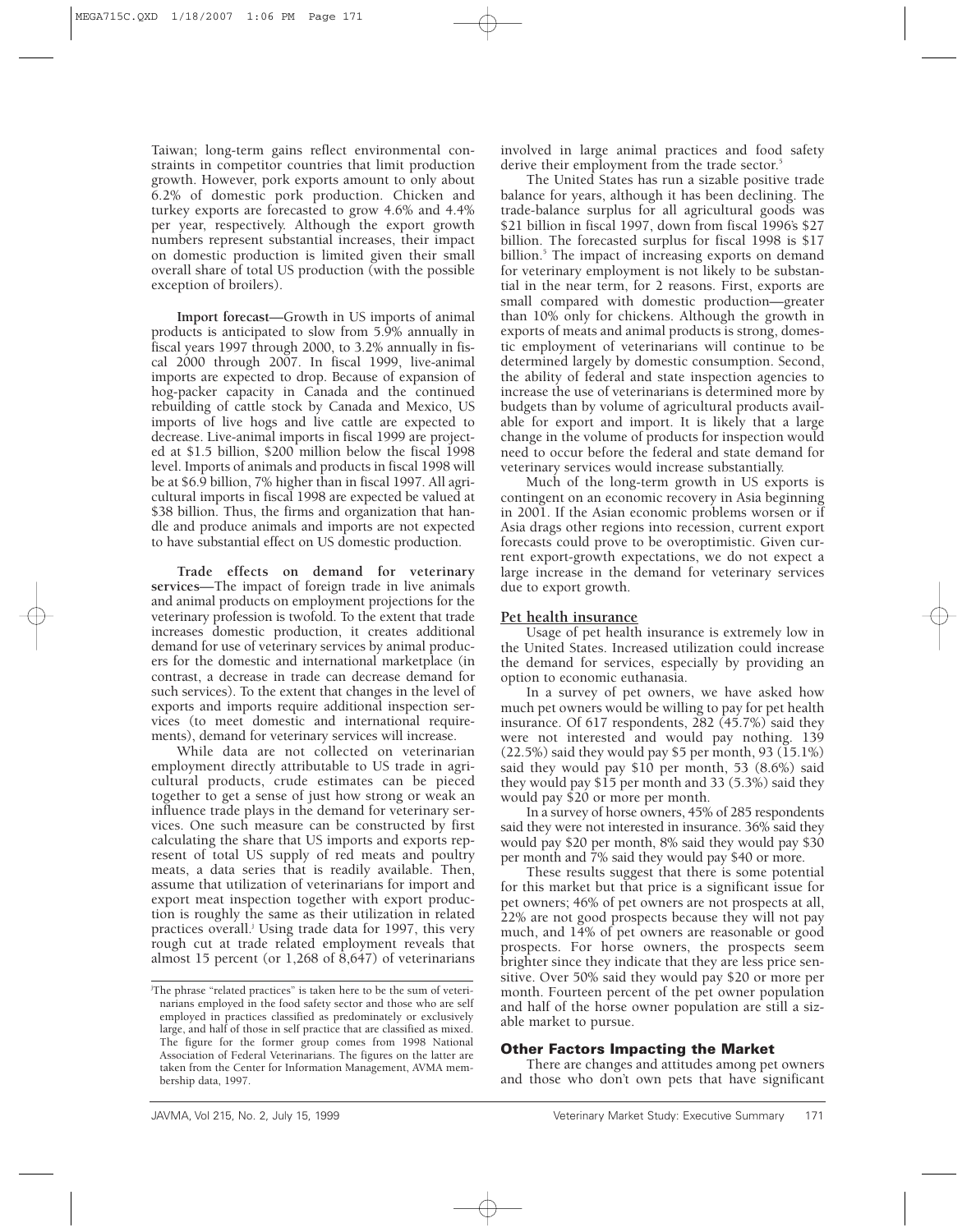effects on the market for veterinary services. This section examines changes in the human-animal bond and changes in pet preferences. We also report on the public's perception of veterinarians and on veterinarians' and their employers' perceptions of the factors impacting demand for veterinary services.

# **Human-animal bond**

The phrase "human-animal bond" remains loosely defined. It encompasses the many forms of people's interactions with animals, including companionship, pleasure, fun, physical security and protection, physical health and service. The human-animal bond is complex and is the motivating factor in people's maintaining pets in their homes at such a high rate.

An increasing interest in the human-animal bond has been observed and described by veterinarians, pet owners, and those working with service animals, such as dogs for the handicapped and the elderly. Many veterinary teaching hospitals have instituted programs devoted to exploration of the human-animal bond, and several organizations focus on it. In addition, a great deal of mass media attention is focused on pets. It is now common to see pet-related cards in stores' greeting-card sections, including birthday, "get well," and sympathy cards. Health benefits of pets might reduce human health-care costs and conceivably influence the incidence of pet-ownership. An increased interest in the disabled, service dogs, and medical-assistance dogs can be documented, although the total number or change in the number of these dogs is unknown. All those reported trends suggest a heightening attachment between people and animals.

People more attached to their pets are likely to be more willing to spend money on veterinary services for pets. In veterinary private practice, recognition of the human-animal bond is an important determinant of a successful practice. There is a growing recognition that provision of veterinary services in a manner that acknowledges the human-animal bond will lead to better outcomes for veterinary practices and their patients.

Several veterinary teaching hospitals now have divisions or departments concerned with the humananimal bond. Their functions are to educate veterinary students and to perform research. Education about the ramifications of the human-animal bond is important for veterinary students. Those who understand the bond apparently will be more successful in private practice than those who do not.

**Commitment to pets**—Most studies of pet ownership concentrate on numbers of pets. Results of nearly all these studies agree that households with children are more likely to own pets than those without.

Families with elementary-school children might be more likely to own pets than families with older, younger, or no children.<sup>6</sup> In one study, the age of children and the mother's employment status were important predictors of pet-ownership and of children's involvement with their pets.<sup>7</sup>

Results of several studies,<sup>68</sup> show that families with children are more likely to own pets than those without children; about 58% of all households own pets compared with 80% for households with children. Families with fewer children are more likely to own pets than those with many children. Children with no siblings and both parents working might be perceived by their parents to "need" a pet more than other children.

It is not known whether these families spend more or less on veterinary services than other pet owners or whether children's attachment influences veterinary expenditures. It is possible that families with more children spend less on their pets either because of lower commitment or because of the financial obligations that come with raising a larger family.

Pet owners' willingness to pay for veterinary service is at least as important as the number of pets in determining the demand for veterinary services. Factors that might contribute to willingness to pay include the total number of pets in the household, number of children, family income, and attachment to pets by the person making the spending decision. A greater number of pets or children might dilute the resources available to spend on each pet or dilute the commitment of a given child to a given pet or of a parent to a pet.

Some analysts have begun to try to understand the bond better by separating it into measurable components: "attachment" and "commitment," which are measured on the Miller-Rada Commitment to Pets Scale.<sup>9</sup> According to that study, attachment is the affection for or status of a pet in the family, and commitment reflects the willingness to spend resources on the pet. Preliminary results indicate that the factors associated with commitment—such as age, health, and number of children—are different from the factors associated with attachment. Of the factors that might be useful in predicting expenditures on veterinary services, those associated with commitment might be better indicators than those associated with attachment. High commitment was found in younger healthy persons who had few children. Income does not appear to be an important contributor to commitment, but it does affect the probability of owning a pet.

Veterinarians who recognize that there is little or no correlation between people's income and their commitment to their pets know that they cannot make assumptions regarding pet owners' willingness to pay for veterinary services. It is not known how much more income private practitioners could realize if they were more able to recognize and provide the level of services necessary to satisfy the needs created by the human-animal bond.

The effect of a potentially heightened human-animal bond on the demand for veterinarians and veterinary services is uncertain. Private practitioners must recognize the bond and provide services in a manner that acknowledges it if they are to be successful. The phrase "human-animal bond" remains loosely defined. Such constructed indicators as the Miller-Rada Commitment-to-Pets scale help to define different aspects of the human-animal bond. If, indeed, a strengthening of the human-animal bond translates into an increasing commitment to pets, that will increase demand for veterinary services.

We asked pet owners and non-pet-owners some questions that can be used to suggest the strength of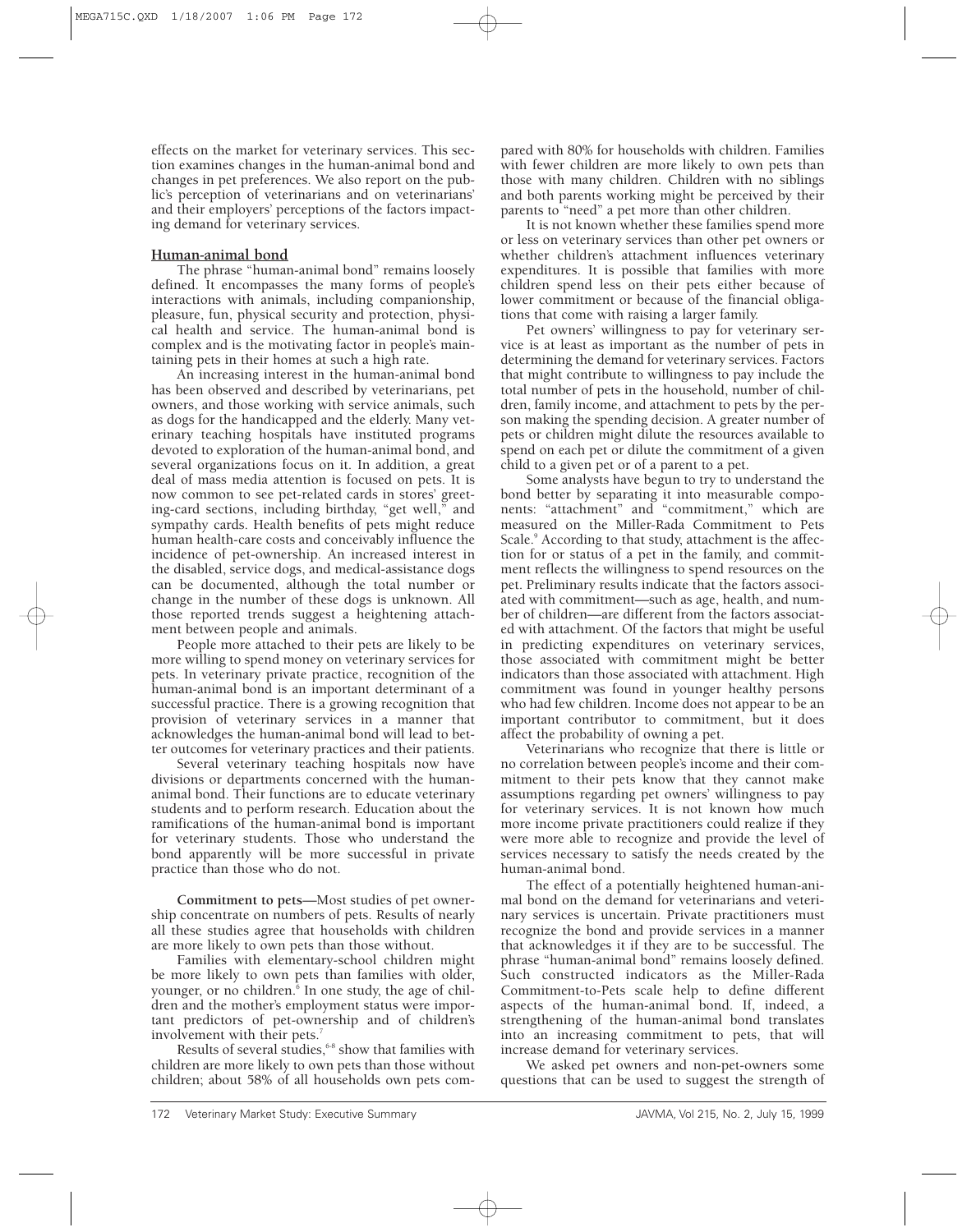the relationship between people and their pets. On the basis of these responses, we find that the human-animal bond is strong as evidenced by the following:

- $\blacktriangleright$  93% of respondents say their families would be upset if anything happened to their pet.
- ▶ 85% of respondents believe people are more attached to their pets now because pets are more like members of the family now.
- ' Pet owners say they would pay \$688 for a 75% chance of successfully treating their pet and \$356 for only a 10% chance of successful treatment.
- ' Pet owners say they would pay an average of \$1,042 to keep their favorite pet (dog) from dying and \$657 to keep their favorite pet (cat) from dying.
- ' Horse owners would pay an average of \$1,827 for a 75% chance of successfully treating their horse and \$828 for a 10% chance.
- ' Horse owners say they would pay an average of \$3,314 to keep their favorite horse from dying and \$2,010 for their least favorite horse.
- ' Pet owners also say they would pay an average of \$92 per month to keep their pet healthy while horse owners say they would pay \$165 per month.

# **Changes in pet preferences**

Pet population and ownership data from the 1980s and 1990s suggest that some changes have been taking place in the number and types of pets owned in the United States. There has been an overall increase in the number of pet-owning households, but, more important, there have been some substantial shifts in the types of pets owned. Of some importance to the veterinary services industry is that there has been a reduction in the share of households that own dogs and cats and an increase in the share of households that own less traditional pets, such as birds, fish, ferrets, rabbits, and other reptiles. This is a noteworthy development because traditional pets are more likely to receive veterinary care.

The dog population appears to be stable or increasing only slightly. The cat population has increased appreciably relative to the dog population. The decline in dog-owning households relative to cat-owning households is a disturbing trend for the veterinary services industry because dog owners tend to spend more on veterinary services than cat owners. In addition, cat owners are more price sensitive than dog owners and are less likely to seek veterinary care than dog owners.

A more positive trend is that although household ownership rates for traditional pets have dropped there is marginal evidence of an increase in the number of pets per household. $k$ 

# **Public perception of veterinarians**

Veterinarians rate very favorably in public opinion among their clientele relative to 7 other occupations (physician, accountant, chiropractor, lawyer, dentist, teacher, and pharmacist).

Horse owners rank veterinarians first among all of these professional occupations with respect to intelli-

gence, level of education (tied with physicians), compassion, honesty, trustworthiness, and technical proficiency. Pet owners rank veterinarians first in compassion, honesty, and trustworthiness, second in intelligence, and third in level of education and technical proficiency.

Non-pet-owners do not think as highly of veterinarians. The only time veterinarians show up in the top 3 ratings is for compassion. Non-pet-owners rated veterinarians fifth in trustworthiness, seventh in intelligence, fifth in level of education, and fourth in honesty and technical proficiency.

Non-pet-owners are not generally aware that veterinarians work in areas other than animal health and welfare, and wildlife protection; 28% of non-pet-owners and 33% of pet owners are aware that veterinarians work in environmental health, 17% of non-pet-owners and 24% of pet owners are aware that veterinarians work in public health, 11% of non-pet-owners, and 17% of pet owners are aware that veterinarians work in food safety.

Horse owners are somewhat more aware of veterinarians' varied areas of work; 47% of horse owners are aware that veterinarians work in environmental health, 34% are aware that veterinarians work in public health, and 37% are aware that veterinarians work in food safety.

#### **Employers' and veterinarians' perceptions of the factors driving demand**

This project carried out a large battery of surveys of various groups of veterinarians, their employers, and the public. We surveyed and interviewed veterinarians and employers about growth and about their skills and training. In this section, we report some of the findings from these surveys.

We asked small livestock producers, industry, and government employers their opinions about how the demand for veterinary services would be affected by the following factors. These factors were chosen on the basis of numerous discussions with knowledgeable people working in the veterinary services industry. The factors are in Table 8. For example, while many employers believe that public health issues will increase the demand for veterinary services, not many believe that alternative medicine will increase the demand for services; 65% of small livestock producers, 69% of industry employers, 68% of government employers, and 76% of nonprivate practice veterinarians agree that public health/zoonotic disease is one of the most important factors that will increase the demand for veterinarians in the future. Other factors that are frequently mentioned are grouped by various employment sectors (the frequency with which each of these items was mentioned as somewhat or greatly increasing demand is shown in parentheses):

# **Government employers**

- ' use of new scientific, medical, or computer technology (65%)
- 'public concern for food safety (65%)
- 'animal welfare concerns or regulations (65%)

k According to AVMA and Pet Food Institute surveys.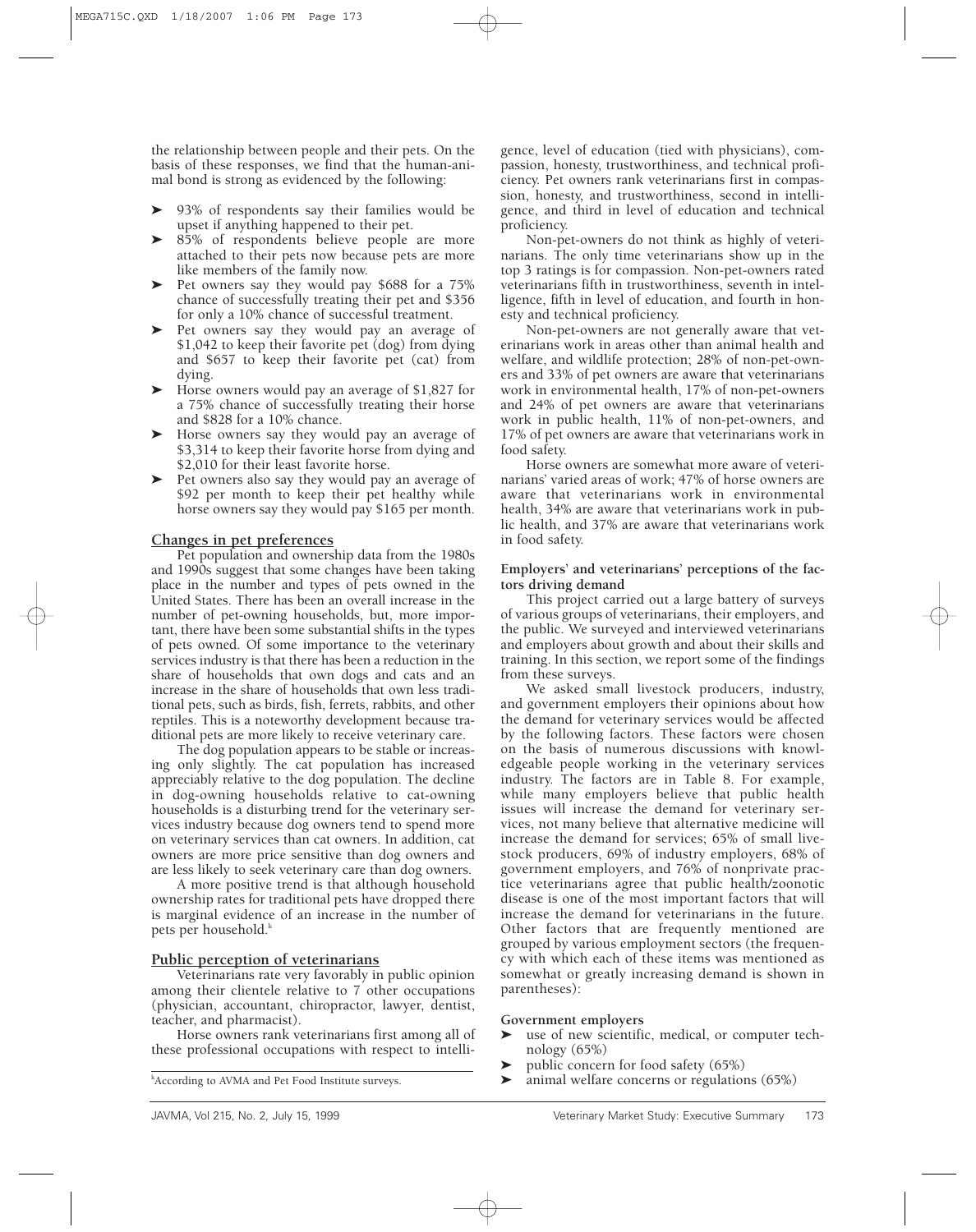Table 8—Factors\* employers of veterinarians and veterinarians were asked to rate in terms of their impact on demand for veterinary services

| <b>Factor</b>                                                                                                                                                                                                                                                                  | <b>Factor</b>                                                                                                                                                                                                                                            |
|--------------------------------------------------------------------------------------------------------------------------------------------------------------------------------------------------------------------------------------------------------------------------------|----------------------------------------------------------------------------------------------------------------------------------------------------------------------------------------------------------------------------------------------------------|
| Public health/zoonotic diseaset<br>Use of new scientific, medical, or<br>computer technology <sup>†</sup><br>Animal drug regulationst<br>Biomedical science/researcht<br>Public concern for food safetyt<br>Animal welfare concerns or regulationst<br>Environmental concernst | Animal behavior consulting#<br>Internet use by animal owners#<br>Regulation of international trade‡<br>Use of clinical research toolst<br>E-mail for consulting or other<br>$_{11}$ ses $\ddagger$<br>Telemedicine‡<br>Competition from other countries# |
| Production enhancing technology#<br>Continued consolidation in<br>livestock agriculture‡<br>Increased cost of veterinary services                                                                                                                                              | Access to research grants#<br>Direct state of federal funding#<br>Agricultural price supports/<br>programs‡<br>Alternative medicine‡                                                                                                                     |

\*The factors are presented in roughly the order of importance that employers of veterinarians attach to these factors.†Areas that were mentioned most frequently as factors that would greatly increase, or somewhat increase, demand. ‡Factors that are mentioned less frequently.

# **Industry/agribusiness employers**

- 'animal welfare concerns or regulations (73%)
- ' use of new scientific, medical, or computer technology (69%)
- 'biomedical science/research (69%)
- 'animal drug regulations (66%)

# **Small livestock producers**

- ' use of new scientific, medical, or computer technology (62%)
- 'animal drug regulations (62%)
- 'use of clinical research tools (62%)
- 'biomedical science/research (60%)

In addition to employers, we also asked veterinarians to identify growth areas using a slightly different list of factors. The factors most frequently mentioned as somewhat increasing, or greatly increasing, demand were:

# **Nonprivate practice veterinarians**

- ' use of new scientific, medical, or computer technology (77%)
- 'biomedical science/research (72%)
- $\blacktriangleright$ public concern for food safety (71%)

# **Private practice veterinarians**

- ' use of new scientific, medical, or computer technology (82%)
- 'internet use by animal owners (76%)
- ' human-animal bond (75%)
- 'pet wellness/nutrition programs (74%)
- 'animal behavior consulting (73%)
- 'critical care (67%)
- 'pet health insurance (66%)

# **Nonprivate Practice Areas**

Substantial efforts were made to analyze opportunities in the nonprivate practice areas of veterinary medicine. Accumulating reliable data on the nonprivate practice segment was more difficult than for the private practice segment because there is such a variety of nontraditional veterinary jobs that veterinarians per-

form and data sources are limited. We relied mainly on surveys of nonprivate practice veterinarians to develop our estimates for the prospects in the government, academic, and industry segments.

# **Food safety**

The effect on the demand for veterinarians and veterinary services due to heightened concern about food safety is uncertain. Although there are indications that there will be a need for more stringent oversight of the food-safety process, there is no assurance that veterinarians will be the primary beneficiaries of this change.

Overall, we see food safety as a field with potential opportunity for the veterinary profession, but it is unlikely that numerous new opportunities for veterinarians will emerge without substantial engagement and focus by the veterinary colleges and the veterinary medical associations. It must be kept in perspective that although this is a potential growth field, veterinarians are not the only group capable of providing services in it. In addition, other forces are affecting the demand for services that veterinarians are providing to agribusiness, including continued consolidation in the agricultural sector; these forces are ultimately at least as important as potential increases in the demand for food safety. Highlights from the surveys are presented.

Of all industry and agribusiness groups surveyed, 25% felt that food safety or food inspection were very to somewhat important functions within the jobs that veterinarians performed in their organizations. This diverse group included everything from medical supply companies to meat processor/packers. About half of the processors and livestock producers felt these functions or skills were very to somewhat important. More of the processors and producers felt that food safety knowledge was important for veterinarians to meet their job responsibilities, and most of those were satisfied with their veterinarians' food safety duties or functions.

Of those companies or organizations that said they were involved in food safety, almost as many said they used a nonveterinarian for that work as did those using a veterinarian. Most of those using nonveterinarians said they hired scientists for food safety work or for innovative processes in food safety; a few said they could not find a veterinarian or that a veterinarian was not needed for that work. One producer (of 10) and 3 (of 9) processors said that nonveterinarians had an important role in performing food safety work in their organization. None of the producers and only one processor thought that additional training in food safety would be advantageous to veterinarians working for them. Among industry and agribusiness companies, 59% said that food safety concerns would greatly or somewhat increase their demand for veterinary services. Those who felt that food safety concerns would increase demand ranged from 90% of drug companies to 78% of processor/packers, 60% of livestock producers, and 22% of medical facilities.

Surveys of small livestock producers revealed that 15% used their veterinarian as the main source for information about food safety (40% said they had no need for this information). One-third or less felt that food safety duties of their veterinarian were very to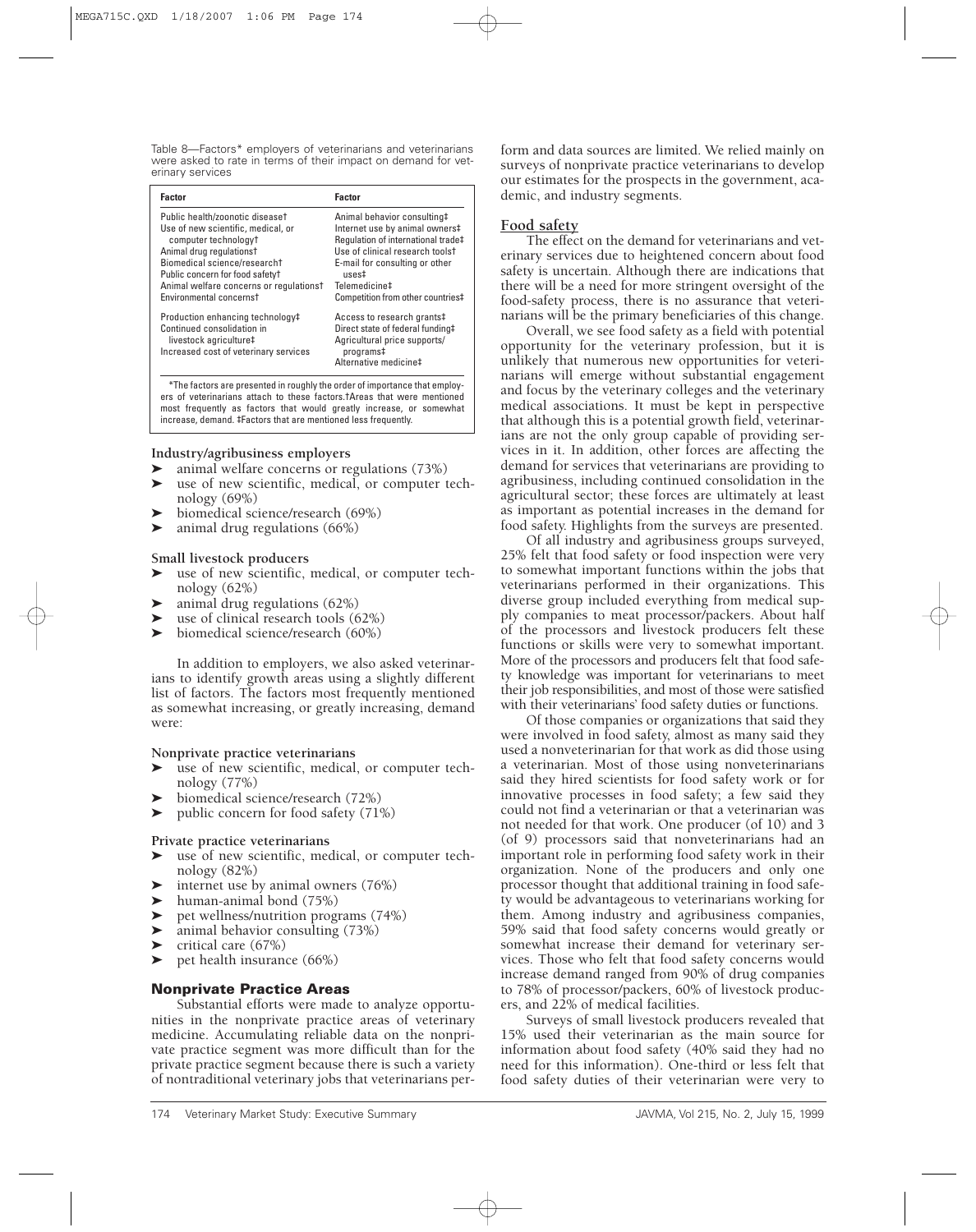somewhat important, that additional food safety training would be beneficial for their veterinarian, that a veterinarian would be better than a nonveterinarian in food safety duties, or that a veterinarian would be more cost-effective than a nonveterinarian for food safety duties. Despite their overall lukewarm response to veterinarians' role in food safety, 58% of respondents said that public concern for food safety would greatly or somewhat increase demand for veterinary services.

Veterinarians themselves view the impact of food safety concerns on their jobs as more significant than do their employers or clients. Overall, 71% of nonprivate practitioners surveyed felt that public concern for food safety would greatly to somewhat increase demand for their services (all the agribusiness veterinarians and most of the government veterinarians thought so). About half (47%) of private practitioners thought that food safety concerns would increase demand for their services (ranging from 33% of small animal practitioners to 65% of food animal practitioners. Pet and horse owners were both unlikely (17% versus 37%) to select "food safety" as an area in which they thought veterinarians worked, although that concept occurred to horse owners somewhat more often. The veterinarian's role in food safety is not well understood by the public.

# **Environment**

All veterinarians must be aware of environmental issues in their everyday work. Animal tissues, chemicals, "sharps," and other hazardous materials must be disposed of properly. Veterinarians working in positions involving environmental issues include those in: food production (where the emphasis is on waste management), environmental toxicology (threats to humans, domestic animals, and wildlife by environmental contamination), nonprofit work (wildlife rehabilitation on an individual-case basis) consulting with a variety of private companies and government agencies on environmental issues that affect domestic and wild animals.

Work performed by state departments of public health and by the Army and Air Force can also involve environmental issues that affect human health.

The extent of an increase in the demand for veterinarians and veterinary services due to heightened concern about the environment is uncertain. The total number of veterinarians working specifically and directly with environmental issues is small, and even with growth it will remain a small segment of the total veterinary profession in the near future. However, motivated individual veterinarians with an interest in environmental issues should be able to find a niche for their work. Additional training will be required, and veterinarians will compete with nonveterinarian scientists for such jobs.

# **Animal welfare**

Animal welfare is another area in which veterinarians work. Although the exact numbers are not known, they are not very large. Only 50 of the AVMA's membership identify their principal field as animal welfare. Our investigation into the area of animal welfare has yielded the following main findings:

- ' Veterinarians and pet owners show increasing interest in and concern for animal welfare.
- ' Most studies of animal welfare issues are qualitative, and most work of "animal welfare" groups revolves around gathering or disseminating information or around legislative efforts. Little of their work includes veterinarians.
- ' Increasing public concern for animal welfare might increase donations to animal welfare and shelter groups.
- ' Government budget cutbacks and tax reductions (city, county, and federal) will tend to reduce funds available to animal shelters.
- ' Most shelters use veterinarians on a part-time or as-needed basis. Shelters identify facility improvement as their number 1 priority if they have extra funds.
- ' The major direct role for veterinarians concerned with animal welfare is in enforcement of the Animal Welfare Act (AWA) by the Animal Care Division of the US Department of Agriculture Animal and Plant Health Inspection Service.
- ' The Animal Care Division has reduced its veterinary staff, and projections include further budget cuts.
- ' The AWA stipulates that animals kept in research laboratories receive veterinary services. Laboratory animal veterinarians and consultant veterinarians might find opportunities in industry. However, industry consolidation and the "herd health" nature of laboratory animal work limit the number and growth of those jobs.
- ' No changes to the AWA are expected, but, even if changes did occur, they would not result in substantially increased demand for veterinarians.
- ' Over half of the agribusiness and industry groups contacted said that increased concern for animal welfare would increase their demand for veterinary services. Because this demand segment is small, it will not have a large effect on the overall demand for veterinarians.

# **Usage of veterinarians and nonveterinarians in emerging and scientific areas**

Industry and government employers of veterinarians were also asked to identify whether veterinarians or other types of professionals were working in various nonprivate practice areas. Table 9 shows the areas and the percentage of respondents who said that their organizations used veterinarians or other professionals for work in these areas.

These results are suggestive of the very diverse set of areas that veterinarians are involved in. These results also illustrate that many of these are niche areas where veterinarians vie with other professionals for these types of jobs. Although many of these areas will grow substantially and there will be some opportunities for veterinarians, these areas are currently so small that even rapid growth will not produce opportunities for large numbers of veterinarians through the year 2015.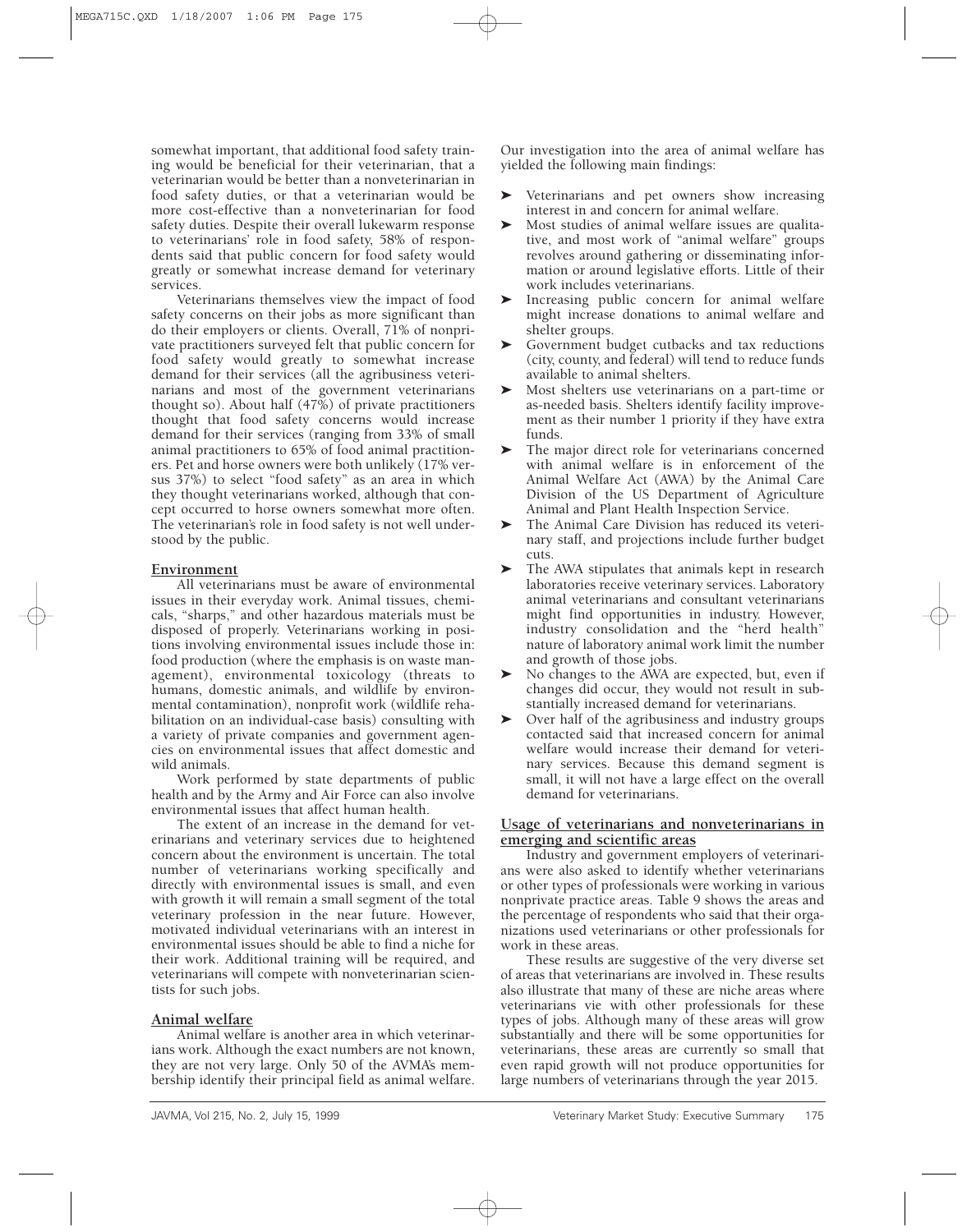Table 9—Government and industry use of veterinarians and nonveterinarians for work in emerging and scientific areas

| <b>Areas of work</b>                 | <b>Staff veterinarian</b> | <b>Nonveterinarian</b> |
|--------------------------------------|---------------------------|------------------------|
| Public health/zoonotic disease       |                           |                        |
| Government                           | 68%*                      | 7%                     |
| Industry                             | 27%                       | 8%                     |
| Epidemiology                         |                           |                        |
| Government                           | 61%                       | 7%                     |
| Industry                             | 19%                       | 11%                    |
| Food safety                          |                           |                        |
| Government                           | 52%                       | 10%                    |
| Industry                             | 16%                       | 14%                    |
| Toxicology                           |                           |                        |
| Government                           | 42%                       | 3%                     |
| Industry                             | 19%                       | 17%                    |
| Pathology                            |                           |                        |
| Government                           | 39%                       | 0%                     |
| Industry                             | 36%                       | 8%                     |
| International assistance             |                           |                        |
| Government                           | 32%                       | 3%                     |
| Industry                             | 16%                       | 11%                    |
| Unique solutions to food safety      |                           |                        |
| Government                           | 29%                       | 19%                    |
| Industry                             | 6                         | 13%                    |
| Laboratory animal medicine           |                           |                        |
| Government                           | 26%                       | 7%                     |
| Industry                             | 39%                       | 0                      |
|                                      |                           |                        |
| <b>Community work</b><br>Government  | 26%                       | 7%                     |
| Industry                             | 2%                        | 25%                    |
|                                      |                           |                        |
| Transgenic animals<br>Government     | 19%                       | 7%                     |
| Industry                             | 9%                        | 13%                    |
| Biomedical science/research          |                           |                        |
| (eg, molecular biology, animal       |                           |                        |
| biotechnology, immunology)           |                           |                        |
| Government                           | 19%                       | 13%                    |
| Industry                             | 25%                       | 23%                    |
|                                      |                           |                        |
| Unique solutions to                  |                           |                        |
| environmental problems<br>Government | 16%                       | 13%                    |
| Industry                             | 6%                        | 25%                    |
|                                      |                           |                        |
| Innovative reproductive technology   |                           | 7%                     |
| Government                           | 13%<br>16%                | 9%                     |
| Industry                             |                           |                        |
| Aquaculture (food fish health,       |                           |                        |
| pet fish health)                     | 10%                       | 16%                    |
| Government<br>Industry               | 3%                        | 6%                     |
|                                      |                           |                        |
| Xenotransplantation                  |                           |                        |
| Government                           | 10%                       | 0%                     |
| Industry                             | 9%                        | 2%                     |
| Hybridization                        |                           |                        |
| Government                           | 0%                        | 3%                     |
| Industry                             | 5%                        | 8%                     |
| <b>Transgenic Plants</b>             |                           |                        |
| Government                           | 0%                        | 13%                    |
| Industry                             | 2%                        | 6%                     |

# **Skills and Knowledge**

Surveys were used to collect information about skills traditionally associated with veterinary medicine as well as skills and knowledge in a variety of scientific areas.

Surveys were sent to every segment of the veterinary profession: from newly graduated and experienced veterinarians in private practice, industry, and government (ie, the supply side of services), to managers who have responsibility for hiring veterinarians including 27 government agencies, 8 industry seg-

ments,<sup>1</sup> and private practice owners (ie, the demand side for services). Employers were surveyed about jobs that were filled by veterinarians as well as those that could be, but that were currently filled by nonveterinarians. The surveys specified various skills and competencies and asked about their importance and about how well veterinarians are currently prepared to offer these skills and competencies. Survey questions also probed the reasons for use of nonveterinarians.

According to employers of veterinarians that we surveyed, clinical medical knowledge and clinical surgical skills are more important skills in private practice than in any other employment sector. While 87% of new graduates rated themselves as good to excellent on these skills, only 47% of private practice owners rated the new graduates as good, and less than half of veterinarians not in private practice rated new graduates as good. Less than half of the private practice respondents  $(48%)$  thought is was easy or somewhat easy to find any veterinarians with adequate skill level in these areas.

The respondents to the industry survey represent a diverse set of industry segments. There is a broad spectrum of veterinary services needed in this sector. As such, it offers opportunities for veterinarians with interests in consulting, research and development, business management, and employee management. More than one-third (36%) of all industry employers indicated that some jobs within their company had specific job requirements that were not met by a veterinarian with just a veterinary medical degree, but which could be filled by a veterinarian if they had additional training. The areas of training cited most often were speaking/writing; business, administration, and personnel management; sales/marketing; financial and computer skills. The respondents from medical/ research facilities were an exception; they indicated that only an additional degree and research training would be helpful for veterinarians to expand their job opportunities in this sector.

Industry respondents also indicated that there were jobs filled by nonveterinarians for which veterinarians were at least as qualified. The reason given most often (by more than 50%) for not employing veterinarians was that the positions required much less training than a veterinary degree provides. About onefourth of respondents indicated that it was more cost effective to hire a nonveterinarian (though 44% of processor/packers said this), and one-fourth said they would hire a veterinarian if he or she had specific additional skills.

Industry groups varied in their need for veterinarians with additional degrees or board certification. All medical/research facilities employers responded that additional degrees or board certification was very or somewhat important for their positions, as did 73% of drug companies and 56% of processor/packers. When asked about jobs with their company that are or could be filled by a veterinarian, the industry respondents characterized those jobs with respect to the need for a

l Industry coverage is composed of drug companies, livestock producers, processor/packers, medical supply/equipment, medical/research facilities, feed companies, biotechnology companies, and pet product companies.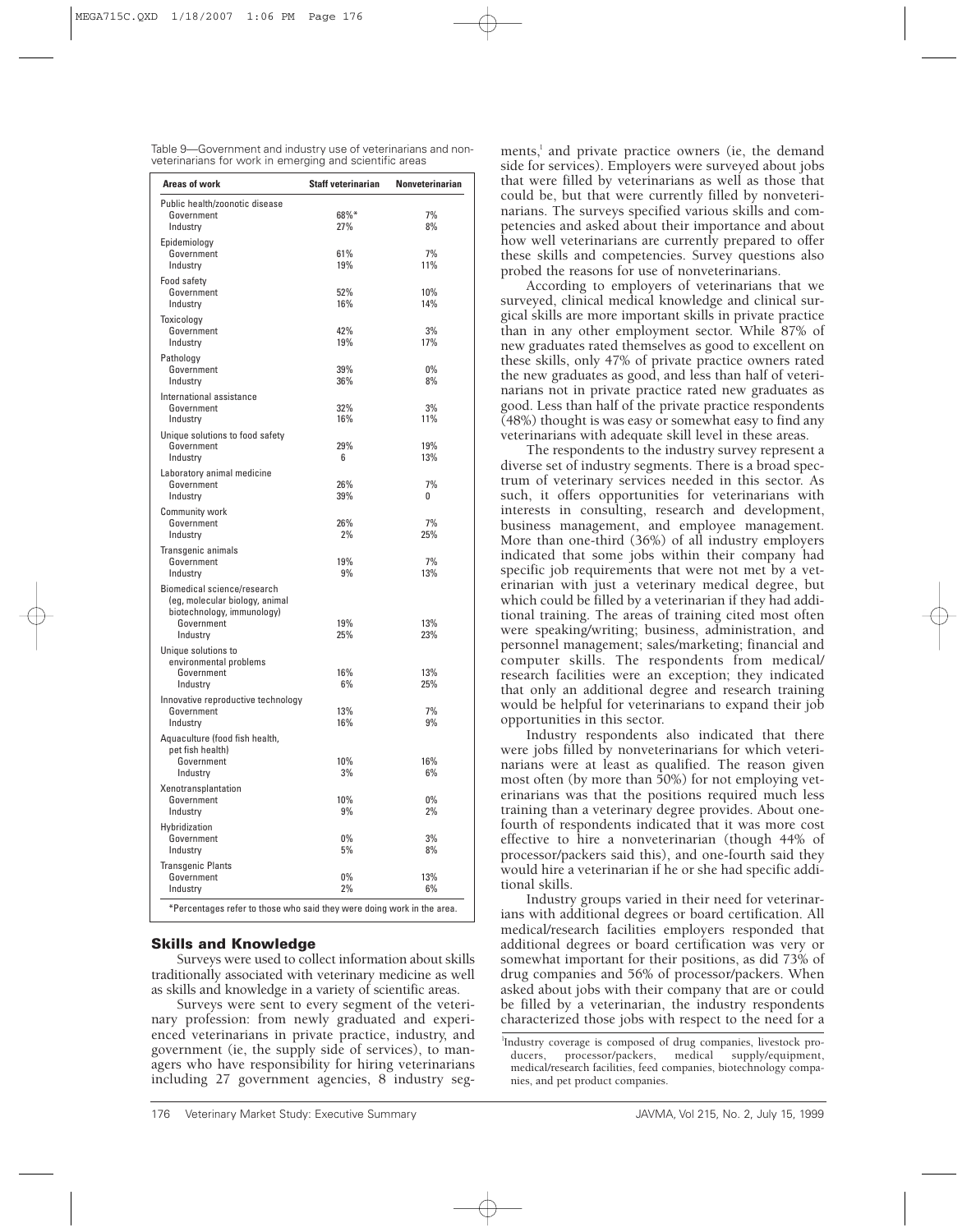veterinary medical degree as follows: required (46%); highly desirable (17%); helpful, but not required (18%); and irrelevant (19%). The percentage of those positions for which industry groups considered board certification to be required was reported as: required (23%); highly desirable (28%); helpful (23%); and irrelevant (27%). The percentage of those positions for which a PhD or masters degree was considered to be required was 13% (though 28% for drug companies); highly desirable (24%); helpful (34%; though only 10% for processors); and irrelevant (29%).

Regarding positions that are or could be filled by a veterinarian, 27 government employers characterized the need for a veterinary medical degree as: required (57%); highly desirable (13%); helpful, but not required (13%); and irrelevant (17%). Government respondents described the need for board certification in their positions as: required (14%); highly desirable (22%); helpful, but not required (29%); and irrelevant (35%). Additionally, those agencies said that a PhD or masters degree was required in 24% of those positions; highly desirable in 19%; helpful, but not required in 30%; and irrelevant in 27%.

Of 12 government respondents (10 federal) that said they had jobs with specific requirements that would not be met by a veterinarian, but could be with additional training, 6 said an additional degree or board certification were very or somewhat important for those jobs. The skill sets noted most often for which veterinarians would need additional training were: research skills; speaking/writing; computer skills; personnel management and administration; teaching; epidemiology; or a specific additional degree.

When asked about positions that could possibly be filled by a veterinarian but are not, 39% of government employers said those positions require much less training than a veterinary degree provides, and 35% would hire a veterinarian if he or she had specific skills or knowledge. This contrasts with the view of those who work as veterinarians in government (via the nonprivate practice survey), where over half (53%) said there were on average 23 jobs within their agency that were currently filled by nonveterinarians but for which veterinarians are at least as or better qualified.

Problem solving abilities, as represented by critical thinking skills, are in high demand across all employing sectors, especially in private practice. While new graduates and currently employed veterinarians rate themselves very highly on this skill, employers are not as satisfied. Less than half of private practice employers (40%), and only 28% of veterinarians not in private practice, rate new graduates as having good critical thinking skills. However, almost all of those respondents rate themselves good to excellent on critical thinking skills (87% and 91% respectively).

Business related skills are widely perceived by all groups as required skills to succeed in a traditional veterinarian job, as well as, to better compete for veterinary related jobs for which a veterinary medical degree is not a prerequisite.

Although nonprivate practice employment is small, there are some opportunities for veterinarians to expand into jobs currently held by nonveterinarians,

but doing so will require either additional training or another degree.

# **Aspects of the Veterinary Practice**

Another part of our work was to take a careful look at the business aspects of the veterinary practice.

# **Capacity utilization**

The issue of whether there is excess capacity in the veterinary services industry is a complex issue.<sup>"</sup> Anecdotes from some private practitioners suggest that there is excess capacity, but there is also evidence that many practices are resource constrained because they are unable to hire new associates. To get a better understanding of this issue, we assembled as much available information as we could find and also asked practitioners a number of questions that would help us better understand the issue.

The AAHA has reported that many of its members have extended hours without substantially increasing the volume of business, in effect stretching out case volume into longer operating hours. An AAHA study, prepared in 1995, made the conjecture that excess capacity in the industry may be the explanation for why veterinarians' incomes are low, while at the same time, there appears to be plentiful employment opportunities for veterinarians. This conjecture is based on the notion that the demand for veterinarians is in part determined by the need to cover the longer hours that the practice must remain open in order to provide convenient hours of operation.

To test this hypothesis, we looked at the relationship between hours open and reported excess capacity with the belief that practices that were open longer should report greater excess capacity if practices needed more labor to cover longer operating hours. The results do not suggest that there is a positive relationship between how much excess capacity is reported and hours open. This suggests that practices are not necessarily staying open longer, and just performing the same amount or little additional work within those longer hours of operation.

**Survey results for capacity utilization questions**—KPMG's 1998 survey of veterinarians asked private practice owners to specify how much of an increase in caseload that they could handle without extending hours of operation or hiring. The survey also asked how much their caseload would have to increase for them to hire an additional assistant or technician, and an additional veterinarian. The objective of these questions was to determine how much excess capacity there is in the delivery of veterinary services. The results for these questions are displayed in Table 10.

As the table shows, small animal practices report that they could increase caseload by 20% before extending hours, 22% before hiring a new technician, and 42% before hiring a new veterinarian. Large animal practices report that they could increase caseload by 20% before extending hours, 31% before hiring a new technician, and 45% before hiring a new veterinarian.

mExcess capacity is defined as a situation where more services could be delivered without expanding the use of inputs such as veterinarians, technicians, or facilities and equipment.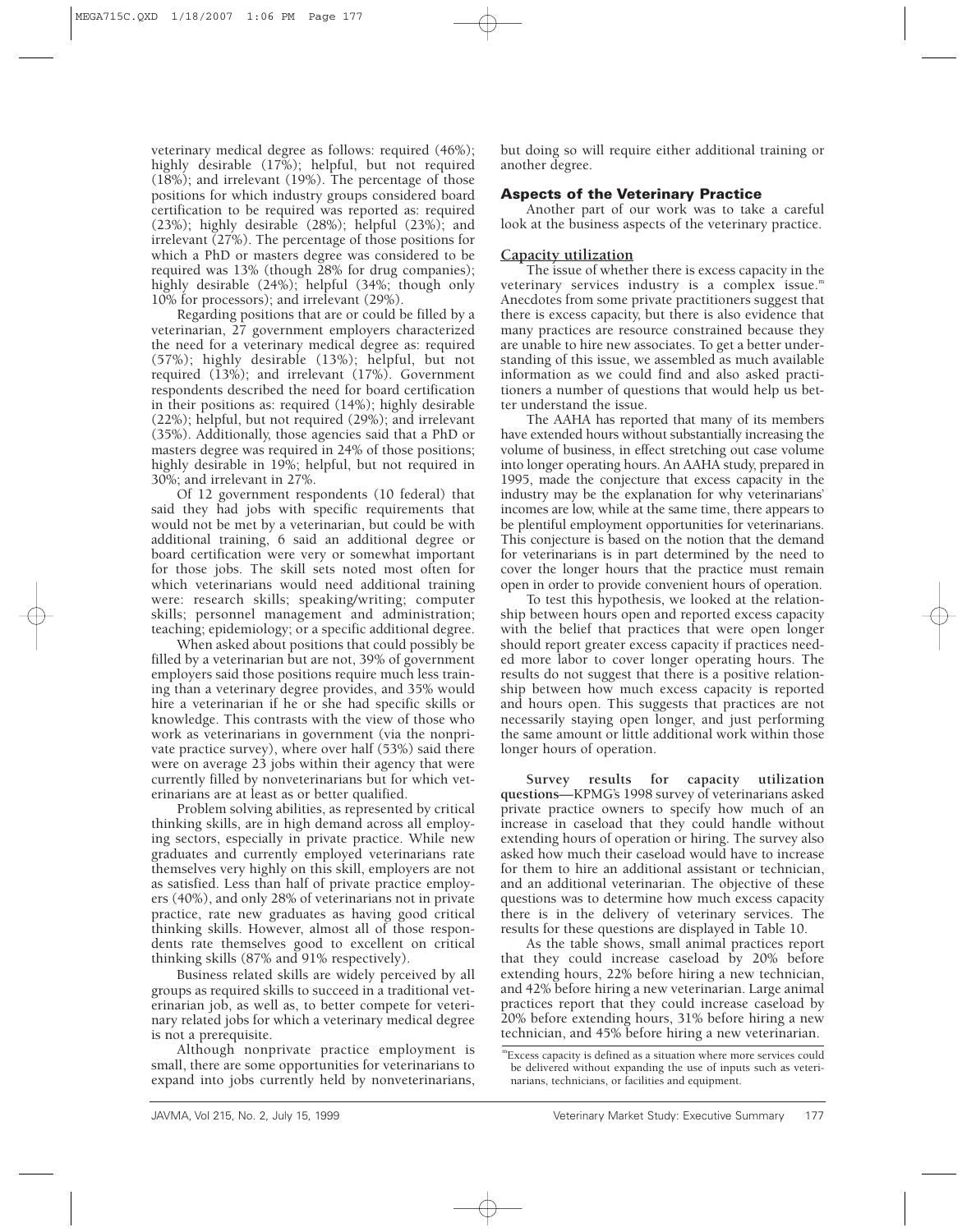Table 10—Capacity utilization responses by size of practice

|                                                                                                                                                                                                                                                                                                                                                         |     | Small animal                         |     |     | Large animal                         |     |  |
|---------------------------------------------------------------------------------------------------------------------------------------------------------------------------------------------------------------------------------------------------------------------------------------------------------------------------------------------------------|-----|--------------------------------------|-----|-----|--------------------------------------|-----|--|
| <b>Change in practice</b>                                                                                                                                                                                                                                                                                                                               |     | $\langle 2^* \rangle \geq 2^*$ Total |     |     | $\langle 2^* \rangle \geq 2^*$ Total |     |  |
| Hire a new technician/                                                                                                                                                                                                                                                                                                                                  |     |                                      |     |     |                                      |     |  |
| assistantt                                                                                                                                                                                                                                                                                                                                              | 27% | 15%                                  | 22% | 47% | 18%                                  | 31% |  |
| Hire a new veterinariant                                                                                                                                                                                                                                                                                                                                | 52% | 31%                                  | 42% | 76% | 23%                                  | 45% |  |
| Extend operating hours§                                                                                                                                                                                                                                                                                                                                 | 22% | 18%                                  | 20% | 32% | 13%                                  | 20% |  |
| *No. of veterinarians in the practice. Thow much would your caseload<br>have to increase for you to hire a new technician or assistant? # How much<br>would your caseload have to increase for you to hire a new veterinarian?<br>§ How much more business do you think that your practice can handle with-<br>out hiring or extending operating hours? |     |                                      |     |     |                                      |     |  |

These seem like fairly large increases and appear to support the notion that these practices have substantial excess capacity. However, a more careful look at these responses is required because the small size of many veterinary practices coupled with the fact that a veterinarian is an "indivisible" input (defined later), has considerable influence on how to interpret these results.

**Indivisibility**—Although these results appear to suggest that there is excess capacity, they may also be at least partially explained by indivisibility. Indivisibility is a term that economists use to refer to the idea that some inputs cannot be split into half or quarter units. You cannot use half a veterinarian or half of a x-ray machine. While labor is more divisible than capital equipment due to the ability to hire part-time labor, there are still impediments to using inputs such as labor that are not easily divisible. The chief impediment is the difficulty in finding part-time labor if it is needed, and of finding people to work the odd hours that are necessary to handle emergencies and convenience hours.

Although indivisibility is a problem in all health fields, medical practices are larger and therefore it is easier to use a part-time worker to fill in for permanent employees. In addition, the greater number of physicians per practice means that they can substitute for one another without as much burden being placed on any one individual. On the other hand, veterinary practices tend to be very small. In 1995, the median number of veterinarians was approximately 2 per practice. Therefore, using the most efficient amount of labor is much more difficult for a veterinary practice than it is for a large hospital or group medical practice and it is especially difficult for the small veterinary practices.

Practice size will have a significant effect on how to interpret the results of the 2 questions that ask how much more business can be handled without hiring a new veterinarian or technician.<sup>n</sup> Consider a practice with one veterinarian. This practice may report that it would have to double its business (do 100% more business) to hire a new veterinarian. Is this response indicative of a capacity problem or just a reflection of the indivisible nature of the veterinarian as an input? A practice with 10 veterinarians may report the need to perform only 10% more business to hire a new veterinarian. If we were to compare the responses of these 2 practices, we might come to the conclusion that there was more excess capacity in the first than in the second. But this is not necessarily true. It is only because

of the indivisibility of inputs that the first practice reports a higher amount of additional business needed to hire while the second practice reports a much lower amount of business required to hire. Therefore, we cannot simply look at these raw responses without correcting for size of the practice. Table 10 illustrates this by breaking the practices into 2 size groups. Consistent with the discussion about indivisibility and its impact on reporting excess capacity, the larger size practices (greater than 2 veterinarians) tend to report that a smaller amount of additional business is required to hire a veterinarian or a technician/assistant.

One test that we have performed when looking at these results is to compare practices that are open longer hours to practices that are not open as many hours. We would expect that practices that are open longer hours would report that they could handle more business without hiring or extending hours than practices that are open fewer hours (if the conjecture that there is excess capacity is correct). In fact, we find that, on average, practices that are open more hours report that they can handle less additional business without extending hours (indicating less excess capacity) than practices that are open shorter hours.

Figure 3 shows the results for the question of how much additional business that a practice can handle without hiring or extending hours broken out by hours of operation. The response to this question is the cleanest measure of excess capacity that we have available. We have presented the survey results for this question, broken out by hours that the practice is open in order to demonstrate that there does not seem to be a positive relationship between how much excess capacity is reported and hours open. This is another piece of evidence that suggests that practices are not necessarily staying open longer, and just performing the same amount of work within those longer hours of operation.

**Regression analysis**—Regression analysis was also used to investigate the relationship between the



Figure 3—Percentage caseload increase can handle without extending hours/hiring, small animal practice.

<sup>&</sup>quot;The question about how much extra caseload you could handle before extending hours does not suffer from the "indivisibility" problem. It is unlikely that the responses include the combined effect of indivisibility and capacity because responses should be independent of the size of the practice. This contrasts with the questions that ask how much we need to increase caseload before hiring. The response to these questions is very likely dependent on practice size.

When not controlling for size, operating hours is significant and positive in these regressions.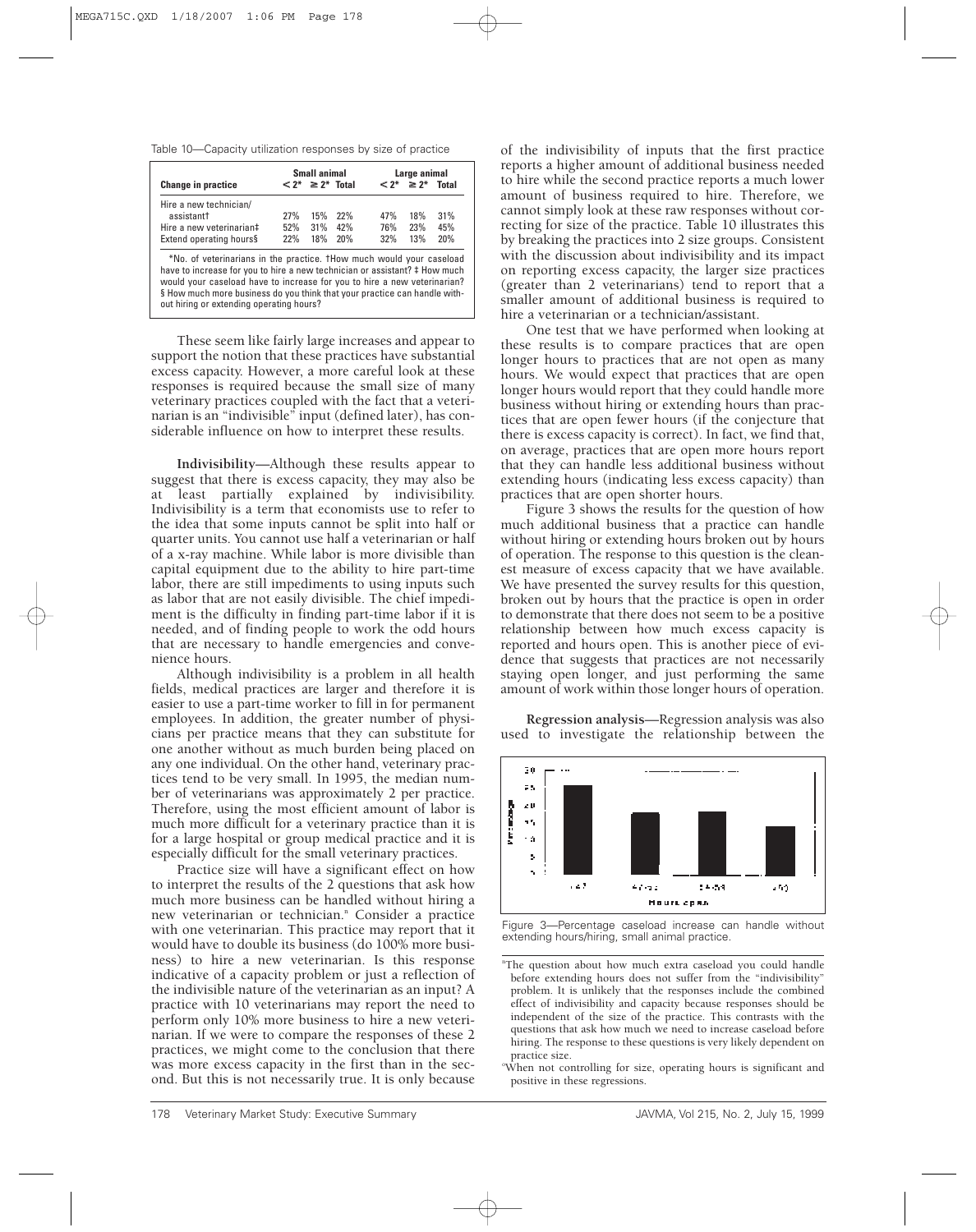required increase in caseload and operating hours. This technique allows us to look at this relationship while simultaneously adjusting for practice size. The size of practice variable (number of veterinarians) is significant. The variable for hours of operation is insignificant in explaining reported excess capacity when controlling for size of practice.<sup>o</sup> This leads us to believe that reported excess capacity is explained by indivisibility rather than by longer operating hours (within which additional work could be performed).

**Revenue per veterinarian**—If practices must remain open longer hours and are not commensurately increasing cases as is conjectured, then this would imply that revenue per veterinarian should be lower for practices that are open longer hours, ceteris paribus. Falling revenue per veterinarian would lead to lower wages despite increased demand for labor to cover longer operating hours.

The practice level revenue data collected from the KPMG survey does not support this hypothesis. In particular, these data indicate that there is a positive relationship between revenue per veterinarian and the number of hours that the practice is open. This relationship can be seen in Figure 4. If practices have expanded hours without commensurately increasing revenue per veterinarian, then we would not expect to observe higher revenue per veterinarian in practices with longer operating hours.

**Visits**—There is another feature of private practices over the past 20 years that does not support the assertion that there is significant underutilization within veterinary practices today. The AVMA Biennial Economic Surveys provide information on the number of visits per week reported by private practice owners. These data reveal a gradual upward trend in the average and median number of visits per week for private practices. For small animal practices, as can be seen in Figure 5, the average number of visits per week rises from 117 in 1984 to 162 in 1994. The increase in the number of visits could simply reflect an increase in the average size of veterinary practices over this period. To control for this potential scale effect, we also looked at



Figure 4—Revenue per veterinarian, by hours open, small animal practice.



Figure 5—Visits per week, small animal practices.



Figure 6—Visits per week per veterinarian, small animal practices.

the average and median number of visits per veterinarian. Figure 6 shows that there is an upward trend in visits per veterinarian as well. This suggests that veterinarians are being used more intensively and is consistent with evidence that technician and assistant labor are being used more extensively.

**Final thoughts on capacity utilization issue**— Responses to KPMG's survey of veterinarians suggest that there is some, but not a lot, of excess capacity in the provision of veterinary services. The most direct question that attempted to gather information on this issue was the question of how much more business a practice could handle without extending hours or hiring. Respondents from small animal and large animal practices said that, on average, they could handle 20% more business without extending hours or hiring.

Responses for some of the questions required adjustment of the responses to separate out indivisibility from true excess capacity. How much more business a practice can handle without extending hours is least affected by size of practice, and therefore we did not adjust the responses. However, we believe that there is still some upward bias in the reported responses because of some degree of indivisibility that we have not adjusted for. Therefore, we believe that 20% is the upper limit of actual excess capacity. We are uncertain as to just how much higher than actual excess capacity this 20% estimate is. Other evidence that we have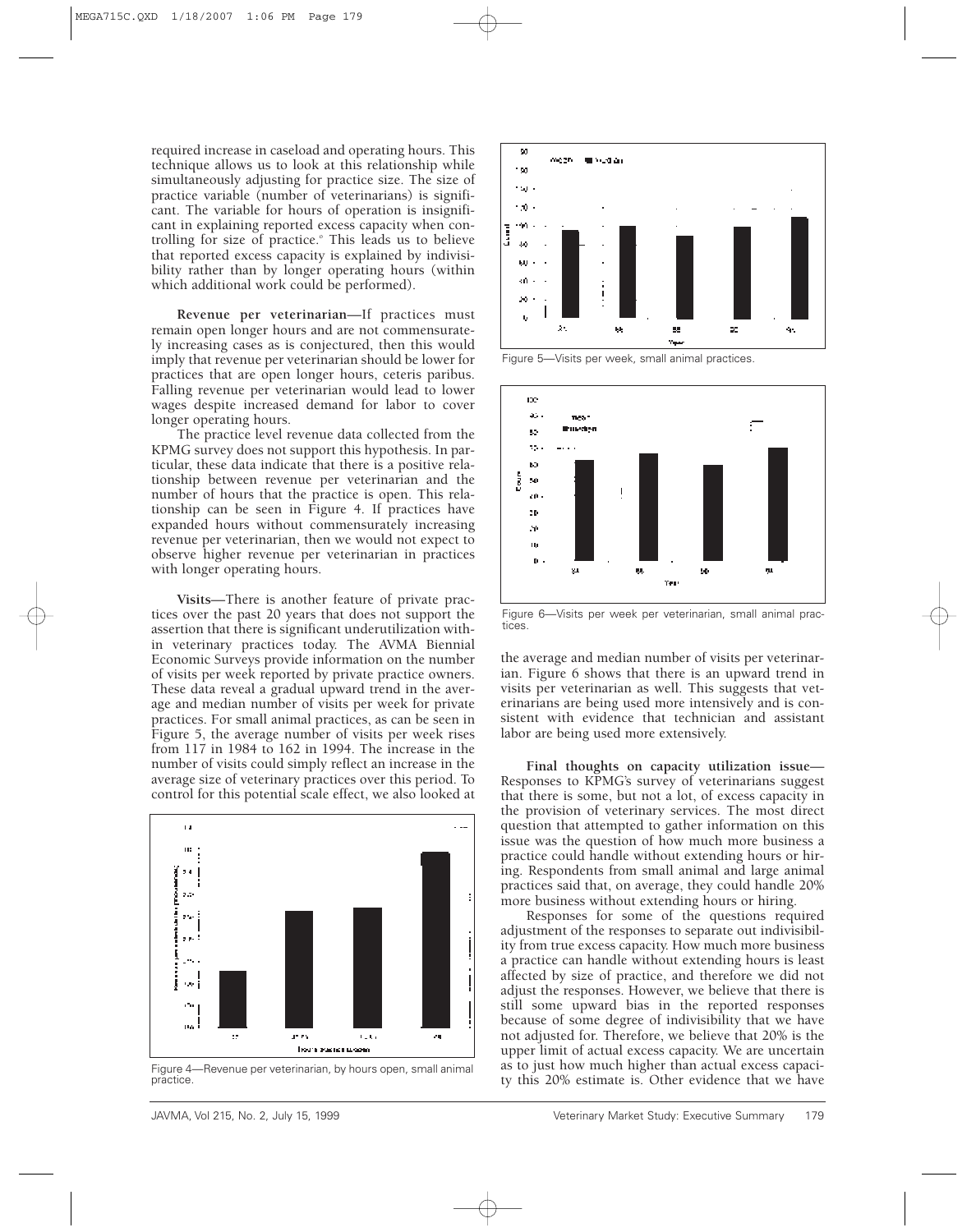presented is not consistent with the notion that there is a high degree of excess capacity in the provision of veterinary services. However, our analysis has drawn out the importance of indivisibility and the fact that, what may be viewed as substantial excess capacity, is really indivisibility that is an artifact of the small size of veterinary services.

The small size of practices and the indivisibility of a veterinarian are also the reason that veterinarians are required to work the long hours. In a small practice, owners cannot justify hiring until some threshold increase in demand is apparent. If they cannot hire, they must work extra hours to cover whatever demand cannot be satisfied by more standard work hours.

Larger practices have a better capability to manage the problem of delivering the appropriate amount of labor hours to meet the amount demanded. With a larger number of veterinarians per practice, it does not take as great a change in demand to add a position. Larger practices have a better capability to manage the problem of delivering the appropriate amount of labor hours to meet the amount demanded.

Some thought should be given to developing arrangements that more effectively share labor (and capital) across practices. Consolidation of practices is unlikely to alleviate this problem because most consolidation has not affected the smallest of practices. This is because most consolidation has been initiated by large corporate veterinary organizations. These organizations have expressed their preference for adding to their organization by purchasing clinics with revenues of at least \$750,000 per year and will not affect the smallest of practices.

# **Competition**

Veterinary practices report robust competition for customers. Half of private practitioners see competition as either stronger or somewhat stronger than it was 5 years ago, whereas 37% see competition as about the same, and 8% see competition as weaker or somewhat weaker. By practice type, equine, small, and mixed animal practitioners observe stronger competition than large animal practitioners do; 59% of equine, 52% of small, and 50% of mixed animal practitioners describe competition as stronger versus 41% of large animal practitioners.

Among practice owners who have seen a decline in revenue (1 of every 7 respondents to our survey), about 53% of them point to the reason for the decline as attributable to a reduction in demand for their services (20%), new competition moved into area (17%), or more aggressive pricing by their competitors (16%). Those are all suggestive of increased competition or declining demand.<sup>F</sup>

Thirty-eight percent of the practice owners who responded to our survey said that they had observed practice failures. The 5 most frequently mentioned reasons for practice failure are insufficient client base (39%), new competition (25%), poor client manage-

ment (24%), poor office management (22%), and poor communication skills (20%).

# **Revenue and expense trends: food and drug costs**

We have examined detailed revenue and expense data using AVMA Biennial Economic Survey data from the years 1983 through 1995. We constructed a time series to reveal trends in these data. The resulting time patterns for the revenue and expense data we have examined are in Table 11.

**Total revenue**—Real revenue has been rising modestly for small animal practices and slightly faster for mixed animal practices. It has been rising only slightly for large animal practices and has fallen for equine practices.

**Total expenses**—Total expenses have approximately mirrored the pattern of real revenue growth, increasing fastest for mixed and small animal practices, modestly (but outstripping revenue growth) for large animal practices, and declining for equine practices.

**Net income**—The pattern of revenue and expense changes has resulted in only a small increase in real net income for small animal practices and to declines in real net income for large animal and equine practices. Only mixed animal practices have seen a significant increase in real net income, bringing them closer in range to the net incomes observed for the 3 other practice types.

**Costs of goods and services**—Real costs of goods and services have risen about twice as fast as total revenue for small animal and mixed animal practices. For equine practices, these costs have declined, but not nearly as fast as revenues have declined. For large animal practices, these costs have grown modestly, but given the almost nonexistent growth in revenues, these cost increases have still significantly exceeded their corresponding revenue increases.

**Labor costs**—Labor costs have increased modestly over this 12-year period but considerably slower than total expenses for small animal and large animal practices. Labor costs have fallen for equine practices at a faster rate than total costs have fallen for these practices. Labor costs have risen somewhat faster for mixed animal practices but have still risen much slower than other expenses. Labor cost detail is also available for veterinarian and other staff labor costs. Labor costs (in constant dollars) for veterinarian employees have fallen for small animal practices while labor costs for other staff have increased for these practices. Labor cost increases for veterinarians at large animal and equine practices have surpassed the change in labor costs for all other staff. At mixed animal practices, labor cost increases for veterinarian employees have lagged behind the increase in labor costs for other staff.

**Overhead expenses**—All practice types except for mixed animal practice show a decline in real overhead expenses. A small increase in real overhead expense has

<sup>&</sup>lt;sup>P</sup>But the main reason cited for a reduction in revenue was that they chose to reduce volume of business (21%).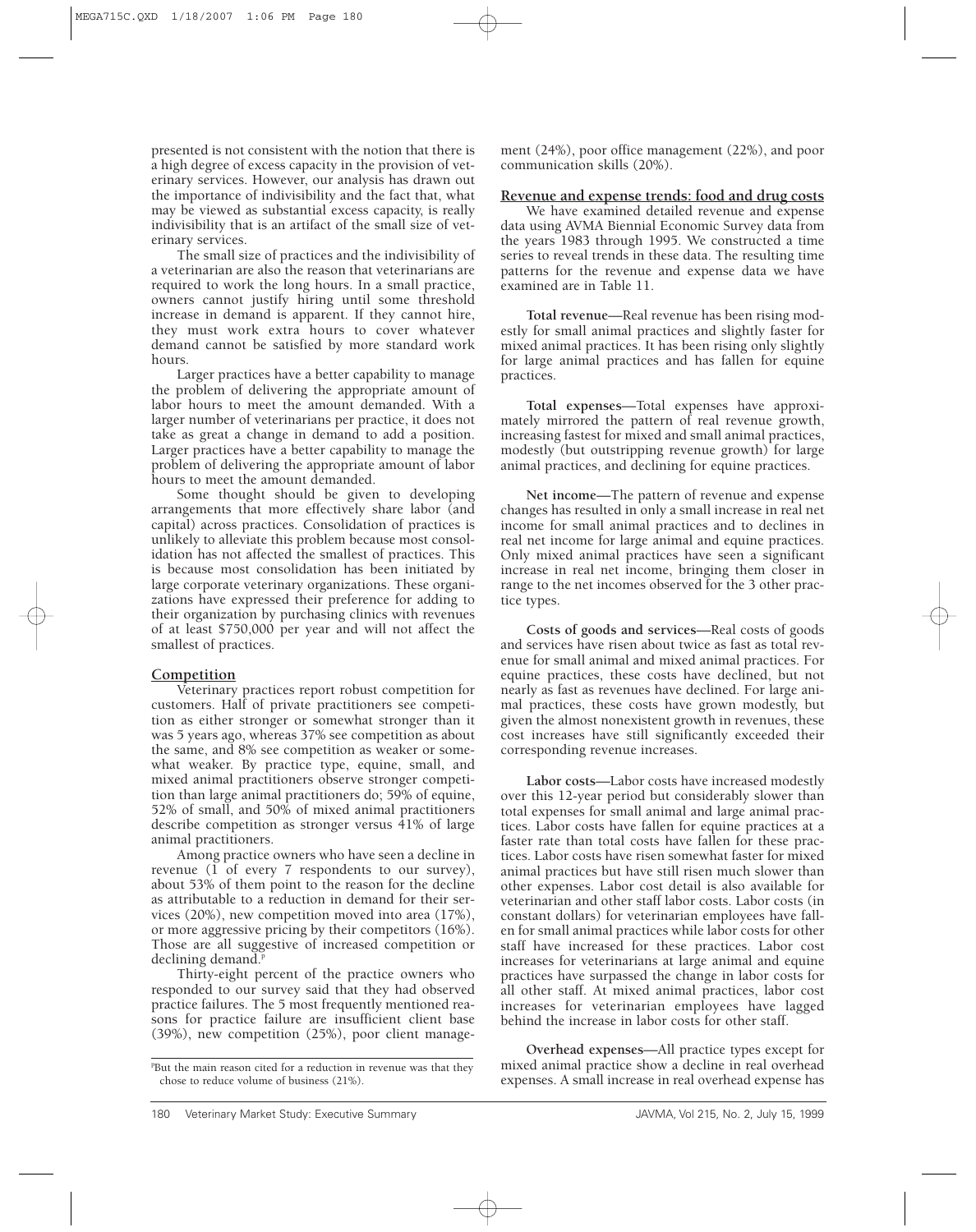|                       | 1985*   | 1987*   | 1989*   | 1993*   | 1995*   | Growth<br>1983-1995 |
|-----------------------|---------|---------|---------|---------|---------|---------------------|
| Small animal practice |         |         |         |         |         |                     |
| Revenue               | 255,811 | 264,269 | 277,671 | 317,804 | 316,517 | 23.7%               |
| Total expensest‡      | 178,820 | 180,930 | 198,828 | 227,811 | 227,418 | 27.2%               |
| Labor                 | 77.014  | 75.537  | 81,967  | 93,598  | 90,840  | 18.0%               |
| Goods and services    | 45,617  | 48,040  | 54,521  | 66,517  | 68,929  | 51.1%               |
| Overhead              | 42,604  | 42,669  | 45,437  | 45,123  | 40,963  | $-3.9%$             |
| Fixed                 | 22,065  | 23,249  | 24,724  | 22,131  | 17,439  | $-21.0%$            |
| Variable              | 13,455  | 12,655  | 12,961  | 14,056  | 14,194  | 5.5%                |
| Discretionary         | 7.083   | 6.765   | 7.752   | 8,936   | 9,329   | 31.7%               |
| Net income            | 76,991  | 83,339  | 78,789  | 89,992  | 89,099  | 15.7%               |
| Large animal practice |         |         |         |         |         |                     |
| Revenue               | 346,377 | 346,859 | 368,824 | 353,951 | 358,313 | 3.4%                |
| Total Expensest‡      | 235,267 | 247,599 | 260,623 | 260,662 | 277,766 | 18.1%               |
| Labor                 | 65,970  | 70,568  | 79,384  | 76,833  | 74,960  | 13.6%               |
| Goods and services    | 107,911 | 110,930 | 117,627 | 120,822 | 124,482 | 15.4%               |
| Overhead              | 38,722  | 38,567  | 40.715  | 38,382  | 33,932  | $-12.4%$            |
| Fixed                 | 13,023  | 13,485  | 14,461  | 11,997  | 8,493   | $-34.8%$            |
| Variable              | 19,868  | 19,043  | 19,199  | 19,532  | 19,094  | $-3.9%$             |
| Discretionary         | 5,832   | 6,039   | 7,055   | 6,854   | 6,345   | 8.8%                |
| Net income            | 111,109 | 99,260  | 108,201 | 93,289  | 80,546  | $-27.5%$            |
| Mixed animal practice |         |         |         |         |         |                     |
| Revenue               | 261,160 | 269,008 | 281,376 | 296,922 | 341,007 | 30.6%               |
| Total expensest‡      | 196,693 | 202,837 | 204,181 | 220,530 | 247,916 | 26.0%               |
| Labor                 | 66.124  | 69.963  | 72.819  | 74,985  | 85,919  | 29.9%               |
| Goods and services    | 60,717  | 66,367  | 78,487  | 90,622  | 100,785 | 66.0%               |
| Overhead              | 34,737  | 36,174  | 38,895  | 41,003  | 40,726  | 17.2%               |
| Fixed                 | 14,609  | 16,512  | 18,397  | 17,086  | 13,266  | $-9.2%$             |
| Variable              | 15,372  | 15,059  | 14,923  | 17,327  | 20,147  | 31.1%               |
| Discretionary         | 4,756   | 4,603   | 5,576   | 6,590   | 7,314   | 53.8%               |
| Net income            | 64.468  | 66.171  | 77.196  | 76.392  | 93.091  | 44.4%               |
| Equine practice       |         |         |         |         |         |                     |
| Revenue               | 327,655 | 352,901 | 327,094 | 310,823 | 298.757 | $-8.8%$             |
| Total expensest‡      | 232,141 | 261,034 | 244,680 | 241,774 | 223,501 | $-3.7%$             |
| Labor costs           | 83,300  | 103,397 | 94,438  | 80,624  | 75,382  | $-9.5%$             |
| Goods and services    | 86,847  | 84,026  | 67,292  | 76,143  | 84,834  | $-2.3%$             |
| Overhead              | 45,274  | 52,870  | 49,780  | 41,184  | 39,677  | $-12.4%$            |
| Fixed                 | 13,400  | 16,050  | 17,092  | 13,989  | 12,276  | $-8.4%$             |
| Variable              | 24,122  | 27,809  | 24,490  | 19,816  | 18,508  | $-23.3%$            |
| Discretionary         | 7,752   | 9,011   | 8,198   | 7,378   | 8,894   | 14.7%               |
| Net income            | 95,514  | 91,867  | 82,414  | 69,049  | 75,256  | $-21.2%$            |

\*Two-year averages. †Labor costs include associate veterinarians' salaries, ancillary staff salaries, pension and profit sharing, payroll taxes, medical and liability insurance. Cost of goods and services include drugs/medical supplies, pet food and other feed, laboratory and radiology fees. Fixed overhead includes office rent, equipment rental, building equipment repair and maintenance, property taxes and insurance, and interest (all liabilities). Variable overhead includes vehicle expense, telephone and utilities, computer and office expense. Discretionary overhead includes accounting and legal fees, promotion and advertising, continuing education, and miscellaneous expenses. ‡The sum of expense detail will not add to total expenses. Total expenses have been collected from the total expense response from biennial surveys. The detailed expense items have also been collected from these line items from the AVMA Biennial Economic Surveys. Respondents do not always accurately report detailed expense items such that they sum to reported total expenses. Where there were significant discrepancies, these respondents were dropped from the analysis. However, there are still numerous cases where detailed expenses do not add exactly to reported totals; hence the sum of detailed expense items do not add to totals reported in these tables.

Source: AVMA Biennial Economic Surveys.

occurred for mixed animal practices. Although we are not completely certain why overhead expenses have declined in real terms, the most likely answer is due to the decline in interest rates. Interest payments on debt are included in fixed overhead and these payments

must have declined considerably over this period. The most notable issue revealed by these data is that the costs of goods and services have increased significantly faster than all other costs over the 12 year period covered by these surveys. This is true for all practice types, but is most significant for small and mixed animal practices. Costs of goods and services include drugs, pet food supplies, and laboratory diagnostic and radiology fees. In terms of importance to costs of goods and services are exceeding the revenues attributable to these costs.

To examine this point, we have used AVMA Biennial Economic Survey data. Since 1985, practices have been asked to attribute their revenues to the source of those revenues. However, we do not have as much confidence in this particular part of the AVMA Biennial Economic Surveys because the reporting rates for these data are low and significant cleaning and elimination of outliers was necessary to use these data.

Nevertheless, we have compared the growth in revenue that is attributed to the cost of goods to the expenses attributed to the goods and found that, in general, cost increases have exceeded revenue increases.

are larger than all other cost categories for all practice types except small animal practice. For small animal practice, labor costs exceed the costs of goods and services. However, the gap between labor costs and the costs of goods and services is narrowing because costs of goods and services are rising significantly faster than labor costs.

As shown in Table 11, the costs of goods and services have grown in real dollars significantly faster than total real dollar revenue for all practice types. For example, for small animal practice, costs of goods and services have risen by at least 50% from 1983 to 1995.

At the same time,<br>real revenue has revenue has increased by only 25%. This could possibly imply a negative drag on net income due to costs of goods and services rising faster than revenue. This is not entirely unambiguous, however, because it could possibly be the case that revenue associated with these costs may be increasing faster than the costs themselves and faster than other revenue. Only reliable data on the source of revenues would be able to definitively determine whether the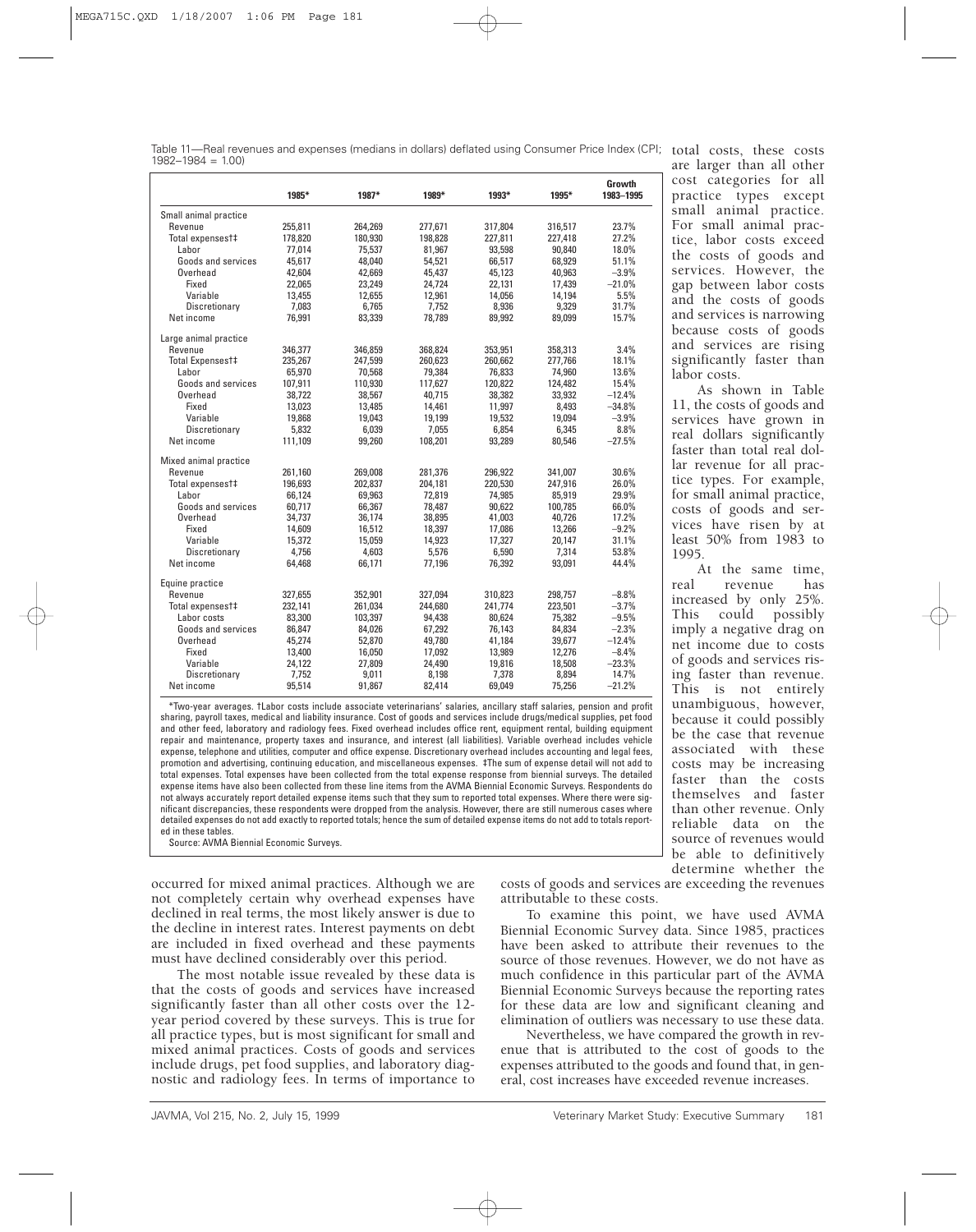Table 12—Revenue sources and expenses (in dollars): median food, drug, radiology and laboratory fees

|                                            | 1985               | 1987               | 1989               | 1993               | 1995               | Growth<br>1985-1995 |
|--------------------------------------------|--------------------|--------------------|--------------------|--------------------|--------------------|---------------------|
| Small animal<br>Revenue<br><b>Expenses</b> | 76.297<br>52,976   | 81.641<br>54.950   | 111.846<br>77.465  | 119,413<br>104.407 | 145.618<br>101.705 | 90.9%<br>92.0%      |
| Large animal<br>Revenue<br><b>Expenses</b> | 159.385<br>116.535 | 171,331<br>133.001 | 163.965<br>151.339 | 140.982<br>177.356 | 203.769<br>195.457 | 27.8%<br>67.7%      |
| Mixed animal<br>Revenue<br><b>Expenses</b> | 88.495<br>70.200   | 94.000<br>79.066   | 110.905<br>111.557 | 74.921<br>135.284  | 114.514<br>167.000 | 29.4%<br>137.9%     |
| Equine<br>Revenue<br><b>Expenses</b>       | 111.072<br>109.391 | 123,429<br>78.447  | 77.692<br>84.000   | 90.000<br>124.923  | 120,244<br>128.935 | 8.3%<br>17.9%       |
| Source: AVMA Biennial Economic Surveys     |                    |                    |                    |                    |                    |                     |

Although we have less confidence in the results for the components of revenues than we have for total revenue, there is nothing in these data to cause us to refute the basic premise that costs of goods and services are rising faster than the revenues associated with these costs. Table 12 shows the revenue data that practices have stated as coming from food, drug, and laboratory fees, as well as corresponding costs attributed to these same items. Expenses are growing considerably faster than fees for large animal, mixed animal, and equine practices. Expenses are growing at about the same rate as fees for small animal practices. More work needs to be done to verify this preliminary finding.

More research should be undertaken to study the margins that veterinarians are receiving on drugs and pet food products. Since these costs are such a large portion of total costs, it is exceedingly important that appropriate margins are earned on these products. The evidence from these data is that it is questionable whether veterinarians are getting sufficient mark up on this category of revenue.

Consistent with the previous finding that food and drug costs have been rising faster than revenues is the fact that practices that depend more on food and drug sales are not as likely to be as financially healthy as practices with lesser dependence on food and drug sales. We put forth this finding on the basis of analysis that we performed using private practice financial data from the AVMA's Biennial Survey. In this analysis, we have compared the top 25 percent of practices in terms of financial health with the bottom 25 percent. (For this analysis, we measured financial health as the ratio of net income per veterinarian). Table 13 shows the average ratio of food and drug expenses to total revenues for small and large animal practices.

# **Staff utilization**

Figure 7 is based on published Bureau of Labor Statistics, Office of Employment Surveys data on tech-Table 13—Food and drug expenses as a share of total revenues (small and large animal practices)

| <b>Financial health group</b> | <b>Small animal</b> | Large animal |
|-------------------------------|---------------------|--------------|
| Top 25% (healthiest)          | 19.1%               | 26.5%        |
| Bottom 25% (least healthy)    | 25.4%               | 40.0%        |



Figure 7—Utilization of veterinary technicians and veterinary assistants per veterinarian.

nicians and assistants and a constructed comprehensive employment series for veterinarians. The chart displays Bureau of Labor Statistics information for 1992, 1995, and 1996 (1996 is the most recent year for which data are available). In the 5-year period presented, the use of technicians and assistants has been steadily, although modestly, increasing, from 0.94 per veterinarian in 1992 to 1.15 per veterinarian in 1996. There has been a slight change in the type of assistance used more intensively. The data suggest that as veterinarians have increased the use of technicians and assistants in the delivery of services, there has been a slight preference for the use of technicians over assistants. The use of technicians accounted for 40% of the total measure in 1992 (0.38 of 0.94) and 43% of the total in 1996 (0.49 of 1.15).

There is some evidence that practices that utilize technicians and assistants more are financially better off than those who are less reliant on staff labor. Practices that use technicians and assistants more have a higher probability of being financially healthy than practices with lesser utilization of technicians and assistants. We come to this conclusion on the basis of analysis that we performed using private practice financial data and data on usage of assistants and technicians that we collected in our veterinarian survey. In this analysis, we have compared the top 25 percent of practices in terms of financial health with the bottom 25 percent (for this analysis, we measured financial health as the ratio of net income per veterinarian). Table 14 shows the ratio for small animal practices.

The average number of technicians and assistants to veterinarians for the top 25% (healthiest) practices is 2.3, whereas the average ratio of technicians and assistants to veterinarians for the least healthy practices is only 1.6. The healthier practices are utilizing more nonveterinarians, in comparison to the least healthy practices.

Table 14—Ratio of technicians and assistants to veterinarians

| <b>Financial health group</b>                                                                                                      | <b>Ratio</b> |
|------------------------------------------------------------------------------------------------------------------------------------|--------------|
| Top 25% (healthiest)                                                                                                               | 2.3          |
| Bottom 25% (least healthy)                                                                                                         | 16           |
| Practices are assigned to the top 25% and bottom 25% groups based on<br>the practice's amount of real net income per veterinarian. |              |